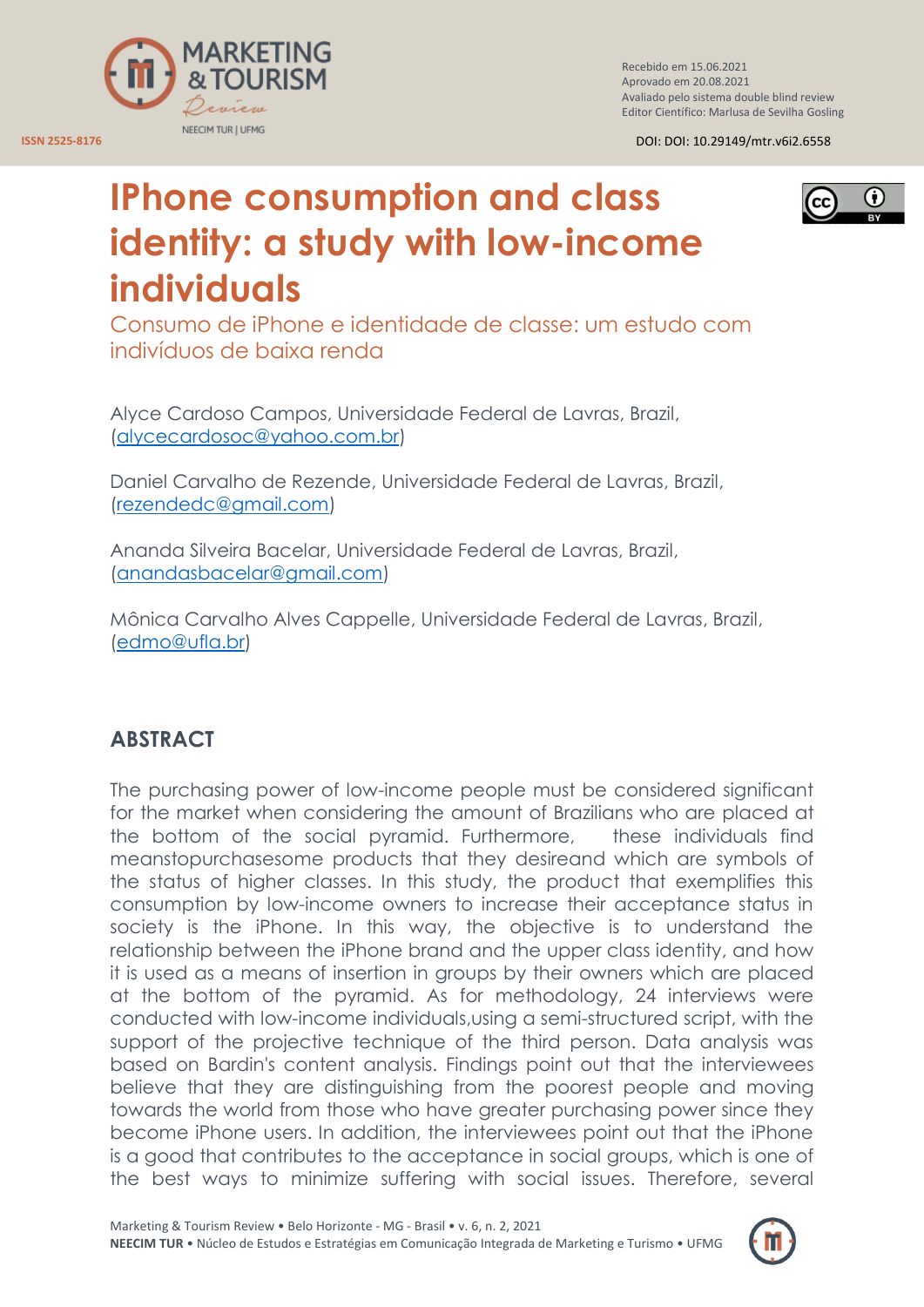sacrifices are tolerated to make itpossible to own the Apple smartphone, such as selling or exchanging goods, withdrawing part of the money that would be reserved for food, housing and security, and paymentby many installments. Even with all the disclaimers, the benefits that the iPhone is believed to bring to the poor stand out.

**Keywords:** social classes, bottom of the pyramid, consumer behavior, trickledown.

#### **INTRODUCTION**

Currently, in Brazil, there are approximately 130 million people living below the poverty line (SILVEIRA, 2020). Class C, which can be considered the economic pillar that has supported the development of the country since 2002- this represents the majority of the Brazilian population, considering that two out of three Brazilians belong to this economic class (SILVEIRA, 2020). Given this scenario, it is essential to consider the power of consumption that this portion of the population represents. Prahalad (2005) shows that there is a dominant assumption that the poor have no purchasing power and are not a viable market. Certainly, the purchasing power of these individuals cannot be compared to those with a high income. However, this purchasing power becomes significant when considering the number of class C individuals, as it is a large market.

With the increase in income and credit, a large number of the individuals in classes D and E moved to class C, gaining access to goods that were previously far from their purchasing power, and came to know and experience new categories of consumption. However, as much as they have benefited by rising to class C, the financial reality of this population segment is still difficult and requires making more thoughtful choices (FILARDI; TRINTA; CARVALHO, 2015).

The stigma against low-income consumers is perceived by stigmatizers from different social classes. In addition, low-income individuals tend to further stigmatize other low-income individuals (LEVRINI; POLETTI, 2016). Consumption as a means of status, insisting on it as an item of decency, is most often found

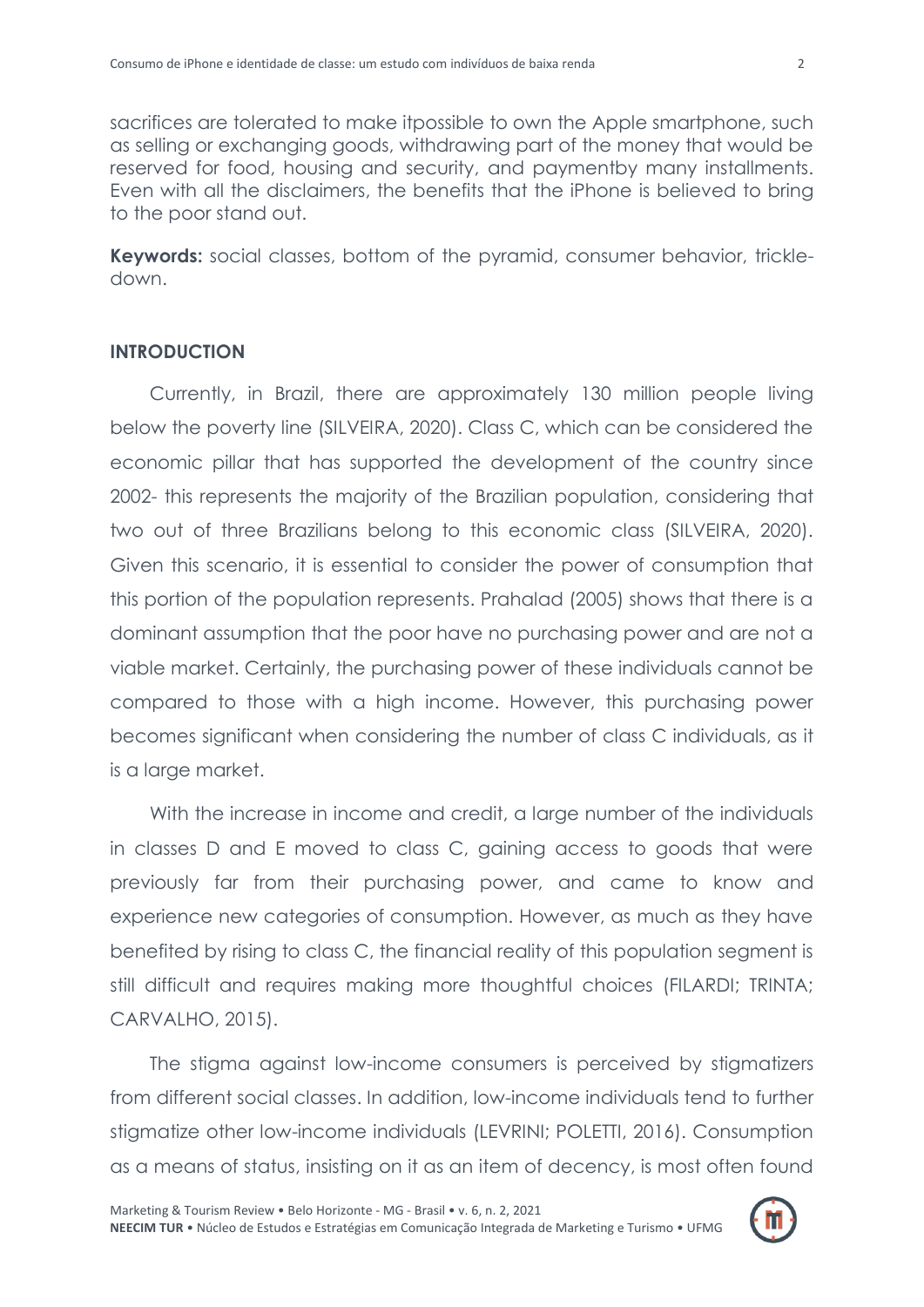in the strata of society where human contact among individuals and population mobility are greater. There is a struggle to surpass the other, requiring greater expenditure in this direction to indicate a pecuniary decency. No merit comes from spending on basic necessities, except for the comparison with the poorest, who are beyond minimum subsistence (VEBLEN, 1912).

Some centuries ago, sumptuary laws were instituted that established what could be consumed by certain social segments and what was prohibited for others. The reasons for the existence of these laws ranged from a moral apprehension with luxury to a demarcation of social position (BARBOSA, 2004). The author argues that in current society, there is a freedom of choice, in which there is autonomy in deciding how one wants to live and what one wants to consume, in addition to the absence of social codes with power to choose for individuals, given they have the pecuniary means for acquisition. Thus, Barbosa (2004, p. 21) presents three sentences by Stuart Ewen and Elizabeth Ewen: "Today there is no fashion, only fashions", "No rules, only choices" and "Everyone can be anyone".

Thus, style and identity can currently be considered options, given that, regardless of social position or income, individuals can make choices about their own position because income functions as a limited barrier (BARBOSA, 2004). Similarly, Bhattacharyya and Belk (2019) state that lower income individuals seek ways to be able to consume what they want. In the case of the present study, the Apple iPhone is considered an object of desire due to the symbolic construction that permeates the use of the device. Considered one of the largest brands in the world, Apple has the potential to influence the market and consumption by societies (BH1, 2018). For West and Mace (2010, p. 270), "the success of the iPhone was based on Apple"s conception of the mobile Internet as being another modality of the existing wired Internet, and its leveraging of existing systems competencies". Considered an

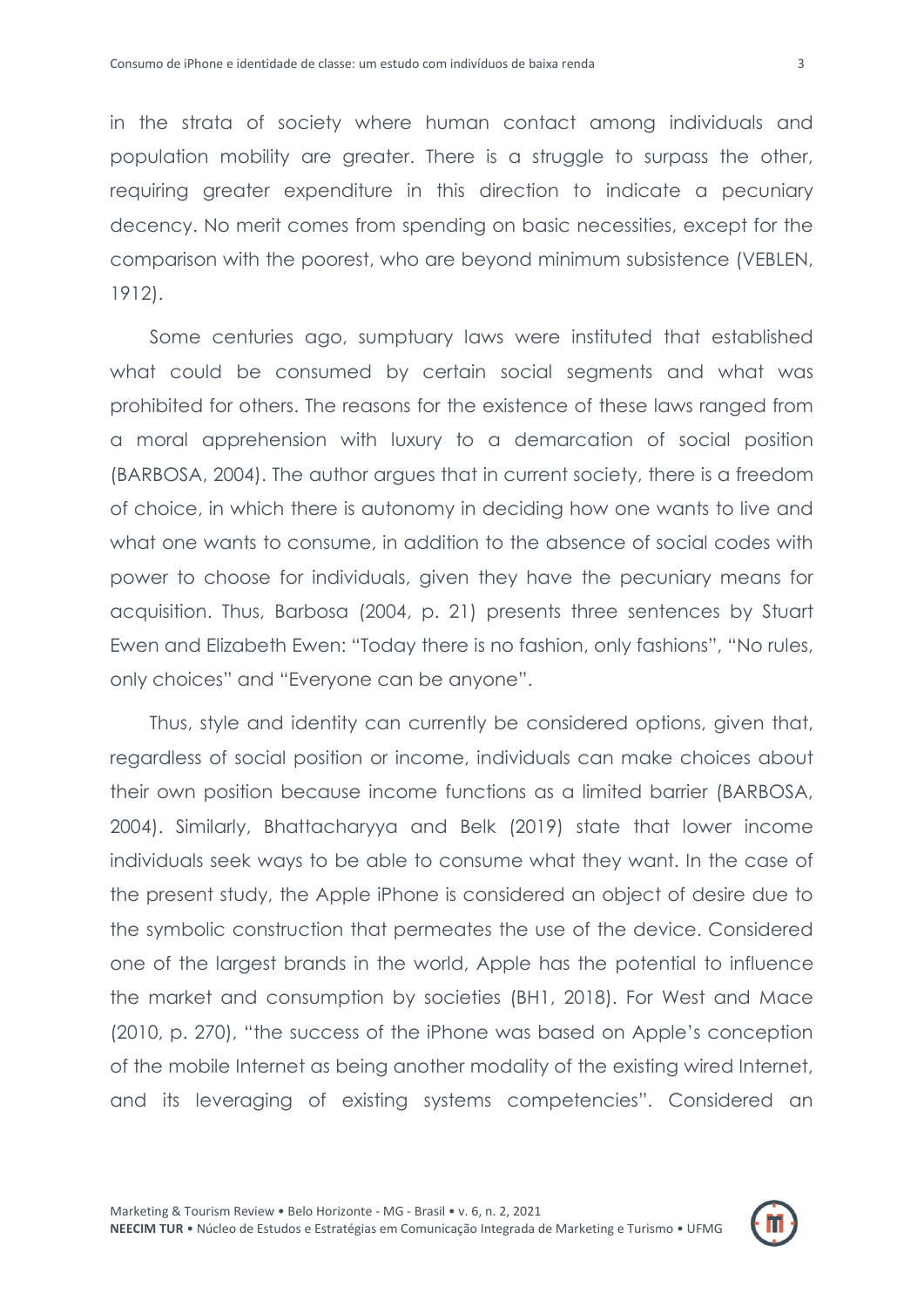innovative company, Apple enshrined the iPhone as a revolutionary smartphone.

In the present study, it is understood that low-income consumers, although they do not have the financial resources compared to that of other social classes, attribute a significant meaning to having an iPhone and, therefore, find ways to obtain the product. Thus, the objective of the study is to understand the relationship between the iPhone brand and upper-class identity and how it is used as a means of group inclusion by individuals at the bottom of the pyramid. The specific objectives established to achieve the proposed general objective are to a) identify how the choice, acquisition and purchase influences for the iPhone took place; b) determine which sacrifices are made for the acquisition to occur; c) describe how individuals at the bottom of the pyramid relate the iPhone smartphone to social classes; and d) establish how the iPhone is used as a means of group inclusion. Although themes related to the bottom of the pyramid have gained prominence in recent years, there are few studies on the subject, and they are mainly focused on luxury consumption. In addition, according to a survey by IBOPE (2017), almost 80% of Brazilians belong to classes C, D and E, classes corresponding to the bottom of the pyramid according to the study by Campos et al. (2020). Therefore, it is a large and influential segment in the country, deserving studies aimingto understand its consumption behavior.

#### **HISTORICAL CONTEXT**

A few centuries ago, patina (age marks that are concentrated on the surface of objects, undergoing a gradual departure from their original intact condition)received a symbolic meaning and was exploited for social purposes because it carried a message of status. It showed that possessions were present in the family for several generations, indicating that they had enjoyed a certain social status for years. For many decades, patina was one of the most important means of distinction by the upper class, until in the

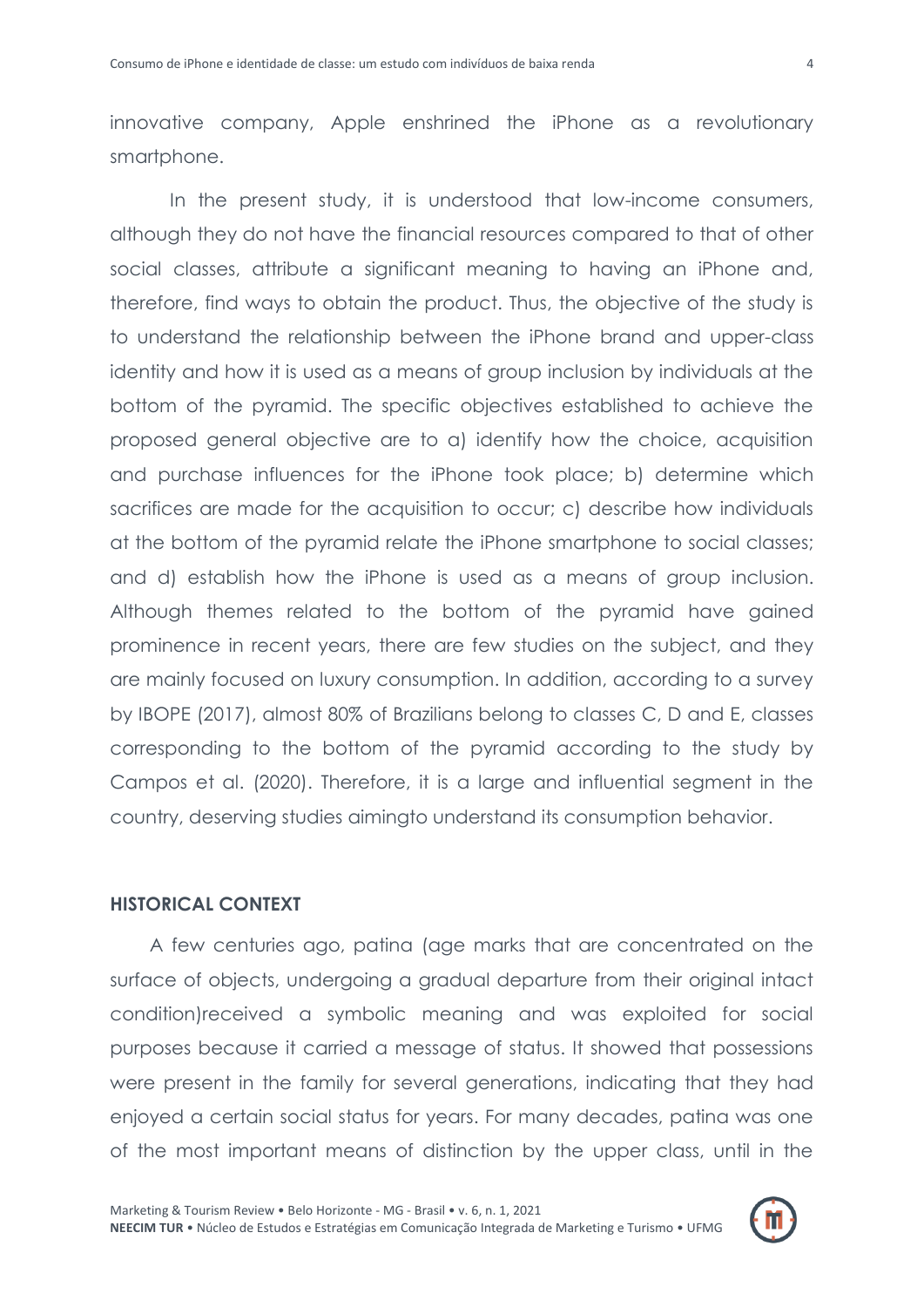eighteenth century it was overshadowed by the consumer fashion system(Mccracken, 2003).

At that time, there was an exchange of patina for fashion, for the new. In addition, in the sixteenth century, during the Elizabethan period, consumption was restricted to nobles, but fashion provided the opportunity for lower-class social groups to take part in the consumption revolution. Thus, anyone with the necessary resources could acquire a novelty and use it for status purposes (MCCRACKEN, 2003). With fashion, there was also an explosion in imitative behavior by low-income consumers.

According to Simmel (1957), fashion is a means of imitation and social equalization, but at the same time, it differentiates one social stratum from another. It unites individuals from the same social stratum and distances them from others. When the elite initiates fashion and the masses begin to imitate it in an effort to extinguish the distinctions between classes, the elite abandons this fashion and invests in another. According to the author, the lower classes tend to imitate the consumption of elites seeking status and differentiation, known as the trickle-down theory. The upper classes create a certain line of demarcation, and when the lower classes begin to copy their style, they adopt a new style to differentiate themselves from the mass. With imitation, there will be differentiation, and with the slightest hint of differentiation, there will be imitation.

McCracken (2003) argues that low-income individuals seek the status markers of high-ranking individuals, with a chase by the lower groups and a hasty flight by the upper groups. He also points out that the new fashions that at one time were adopted by the upper class out of fancy now had to be adopted out of necessity due to this imitation. Without the patina strategy to defend them in creating distinction, the only resource is the invention of new fashions. With this, the upper class ended up becoming prisoners of new trends in a continuous process of innovation. With the fall of patina and the rise of fashion, an individual could transform their income into status at any

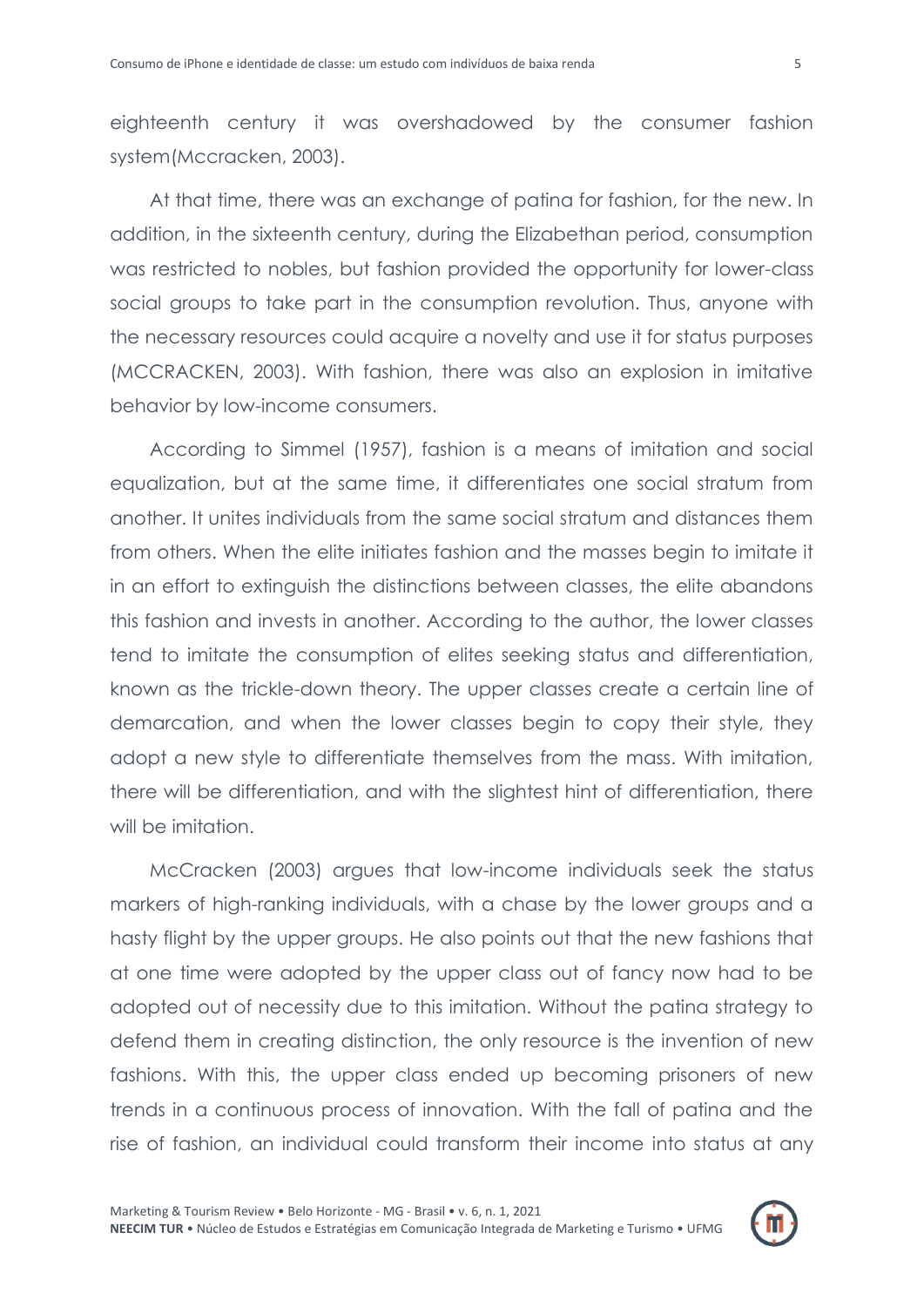time without waiting for generations, as happened with patina. The status became immediate.

#### **SOCIAL CLASSES**

Considering the existence of social classes implies, in a way, attributing a relationship between classes and the experience of agents because agents "can assign individuals to these classes based on more or less explicit criteria", and "these individuals think of themselves as members of classes" (BOURDIEU, 2013, p. 107). Thus, the sense of belonging to a class is another dimension that should be analyzed in regard to social classes.

> Social groups, and especially social classes, exist twice, so to speak, and they do so prior to the intervention of the scientific gaze itself: they exist in the objectivity of the first order, that which is recorded by distributions of material properties; and they exist in the objectivity of the second order, that of the contrasted classifications and representations produced by agents on the basis of a practical knowledge of these distributions such as they are expressed in lifestyles (BOURDIEU, 2013, p. 111).

According to Resende (2017), the individual not only positions himself in society based on an identity with which he identifies and builds, but he also gives up a politicized identity, structuring the defense of his interests in terms of social struggle.

Bourdieu (2008) states that tastes function as privileged indicators of "class" and that nothing distinguishes class more than the ability to acquire goods. He also brings the idea that individuals are differentiated by the distinctions they make between what is beautiful and what is ugly, distinct and vulgar. Resende (2017, p. 9) points out that the social distinction is "an ontologically conditioned manifestation by the overlap between social groups" and, according to Senna and Hemai (2017), in the case of the same class, the social distinction between consumers occurs not only by the quantity of goods they acquire but also by which products they have among their possessions. The decision about what to consume has a strong influence

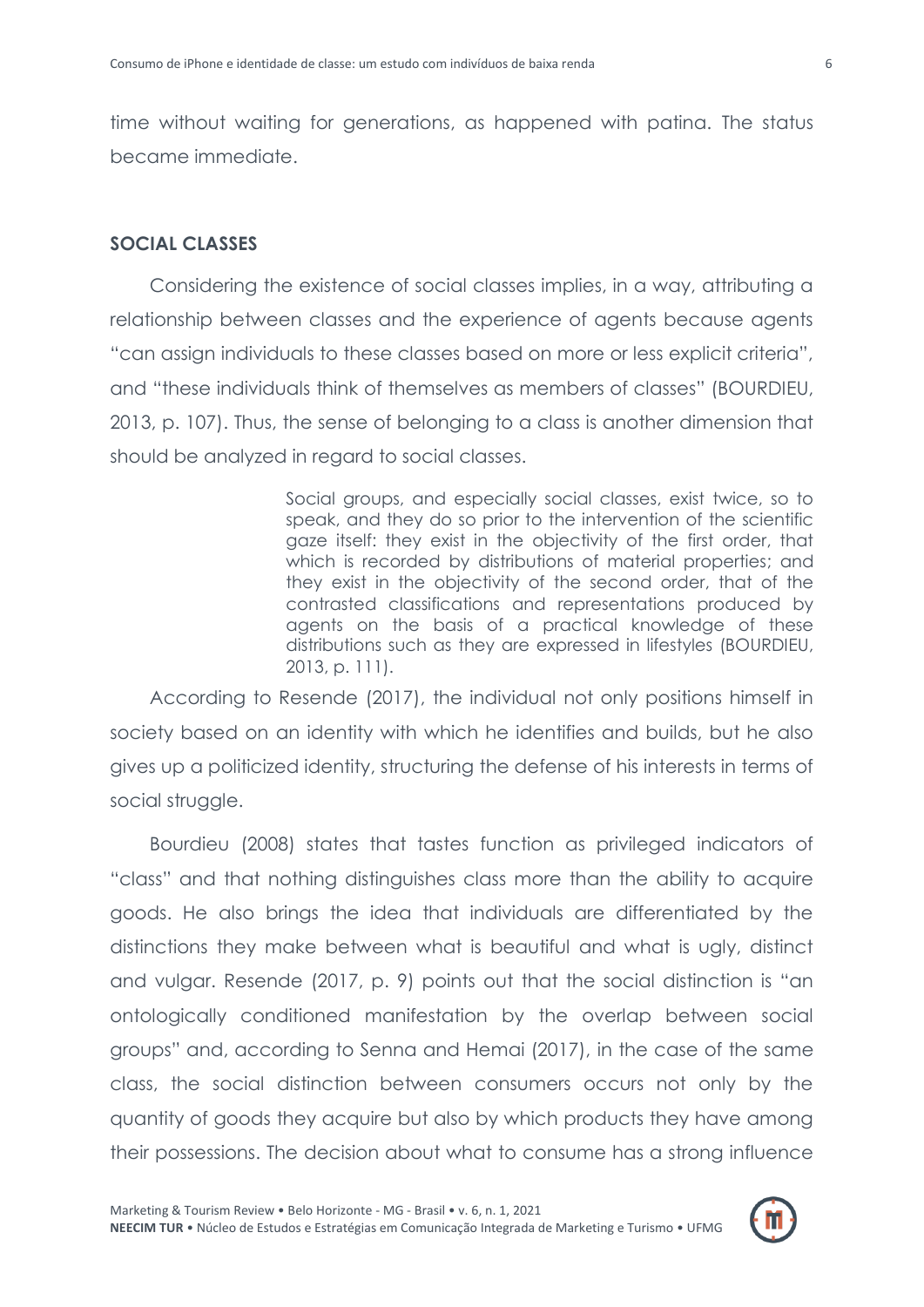on the cultural capital that is obtained by each individual. While subjects with low cultural capital enjoy purchase and possession, those with high cultural capital tend to give greater importance to the moments and experiences that consumption provides (SENNA; HEMAI, 2017).

Bourdieu (2008) coined and used the expression "cultural capital" to examine class situations in society, being a power resource that has a special relevance compared to other resources, especially economic resources. The expression originated from the association of the terms capital and culture, representing an analogy to the power and possession of certain information, tastes and cultural activities (SILVA, 1995). Warde (2009) presents a clearer definition of cultural capital as the ability of a privileged segment to determine its culture as superior to that of lower classes. At the time, Pierre Bourdieu wanted to report the existence of a division between a high culture, i.e., the elite, and a popular culture. In addition, regarding the possession of goods, the cultural competence and cultivated disposition that are revealed through goods vary according to the categories of those who operate them and the environment to which they apply (BOURDIEU, 2008).

Even a few decades after publication, the concept of cultural capital remains central to understanding the relationships of domination existing in the social structure because it can be understood as an important tool to assimilate the symbolic dimension of the struggle between different social groups (DE ALMEIDA CUNHA, 2007). Bourdieu"s persistence in the differences between high and low culture shows how valuable this subject is for cultural studies (WARDE, 2009).

Veblen (1912) points out that the lines of demarcation between social classes have become vague and transitory, an even more recurrent situation today (BHATTACHARYYA; BELK, 2019). The members of a class accept as their ideal of decency what is trending in the class above them. Thus, they double their efforts to live up to this ideal, taking care not to make mistakes and to maintain appearances. The basis on which good repute resides is monetary

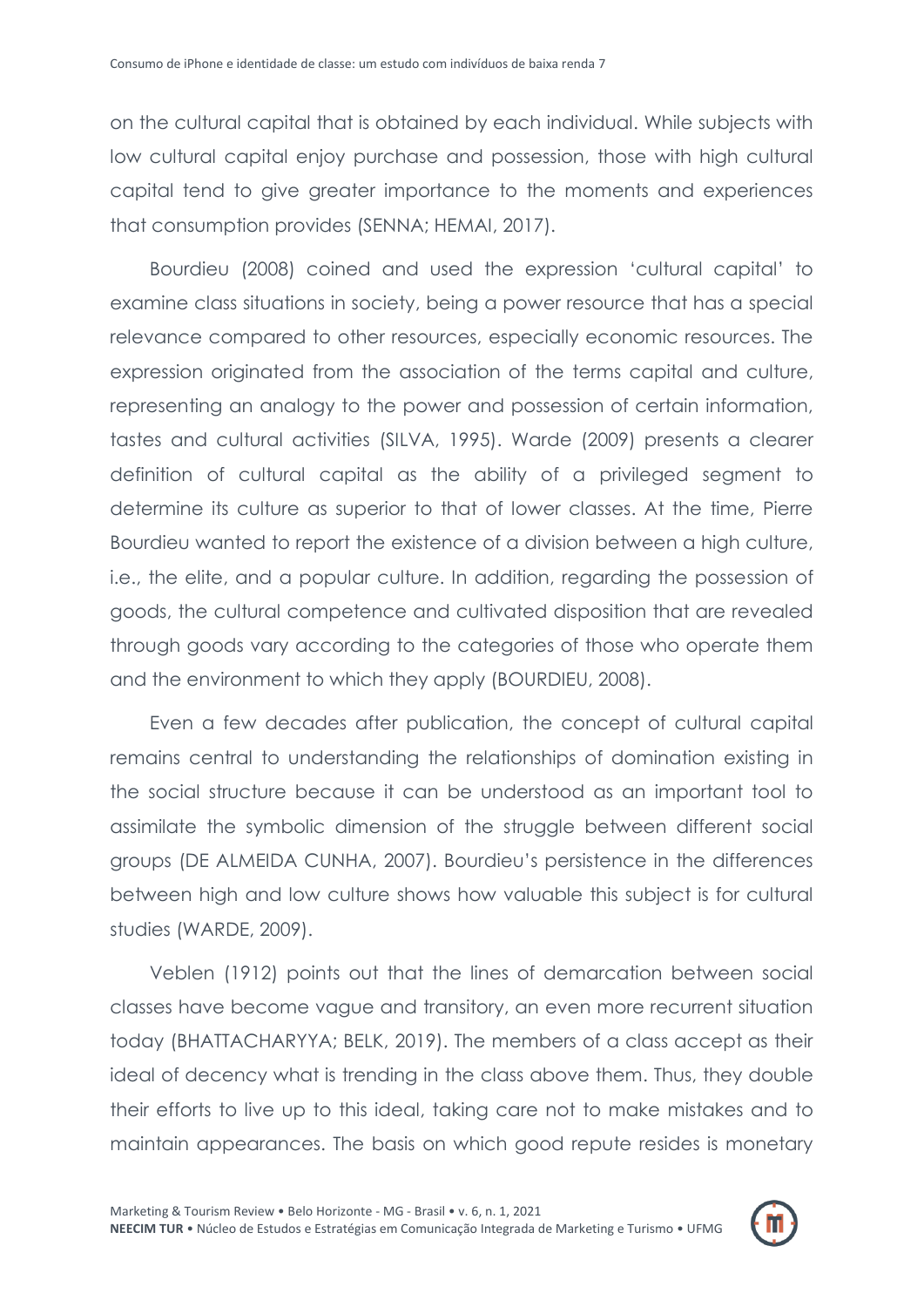strength, and the means to demonstrate this strength is through the conspicuous consumption of goods (VEBLEN, 1912). The relationship of the poor with material culture cannot be restricted to social class or deprivation. The poor give cultural meaning to their consumption and apply various strategies of meaning to seize the world of goods (MIGUELES, 2007).

#### **IPHONE, THE APPLE SMARTPHONE**

Apple boasts prestige in its products due to its differentiated technology and quality (JACOMINO; BIGGI; PÉPECE, 2018). The company brought about a revolution in the telecommunications sector through a series of products that had great success in the market, using a rare differentiation strategy, admirably difficult to be imitated. It was awarded for seven consecutive years, from 2005 to 2011, as the most innovative company in the world by Business Week and I lead the most admired companies in the world for five years, from 2008 to 2012. The differentiation strategy used by Apple allows it to continue charging high prices and, with that, have capital to finance future innovations (HERACLEOUS, 2013).

Apple's smartphone, the iPhone, is an example of success in achieving such great prestige in the market. When the device was announced in 2007, more than 500 thousand sales were made in the first weekend, in addition to lines of consumers searching for the iPhone (LAUGESEN; YUAN, 2010). According to an article in the newspaper Folha de São Paulo (2018), having an iPhone in the United States in 2016 was a sign of wealth, being the best indication that the individual belonged to the group of the richest. No individual brand was more indicative of belonging to the upper class than having an iPhone.

# **METHODOLOGY**

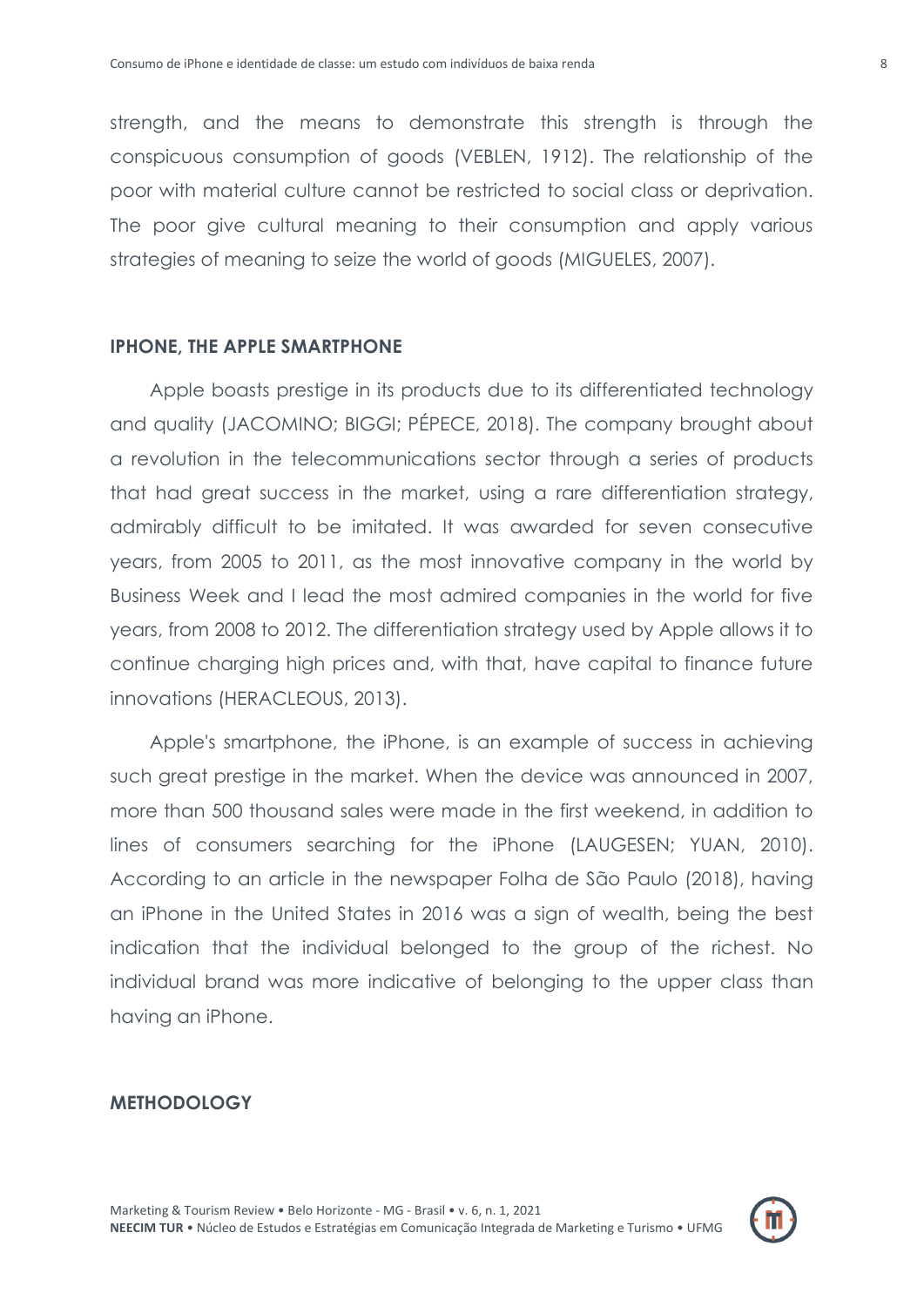

The objective of this study is to understand the relationship between the iPhone brand and upper class identity and how it is used as a means of group inclusion by individuals at the bottom of the pyramid. For this purpose, a qualitative study was conducted that was less concerned with generalization and more focused on deepening and broadening the understanding of a social group, an organization or other entity (MINAYO, 2000). Data were collected through semistructured interviews (STEWART; CASH JR., 2015) and the third-person projective technique (AITCHISON, 2018) until reaching a saturation point, that is, when no new information relevant to the research is found (BAUER; GASKELL, 2011). During the interview, some questions relied on the third-person technique, which helped the participants free themselves from the ego. They are asked what third parties would do in a given situation and, thus, end up expressing their own views and intentions on the topic without having to admit them (AITCHISON, 2018).

Due to the lack of a consensus on what low income is in Brazil, the respondent selection criterion was based on the vulnerability criterion used by the Federal Universities of Lavras and Juiz de Fora, chosen because the researchers have greater ease of contact. In both, the variables are the family composition and socioeconomic data(such as the income, assets, real estate and vehicles of each family member), housing conditions, having attended public school (mandatory), among others, accompanied by statements that prove the vulnerability. Thus, respondents who were considered vulnerable according to the classification of the universities were selected.

A total of 24 respondents were interviewed: 12 females and 12 males. The ages ranged from 18 to 53 years, with a mean age of 23 years. Of the 24 participants, 21 were university students and both studied and worked. Six students served as seeds for the snowball (VINUTO, 2014), a technique that uses reference chains; it begins with key informants, called seeds, and then



**ISSN 2525-8176** DOI:

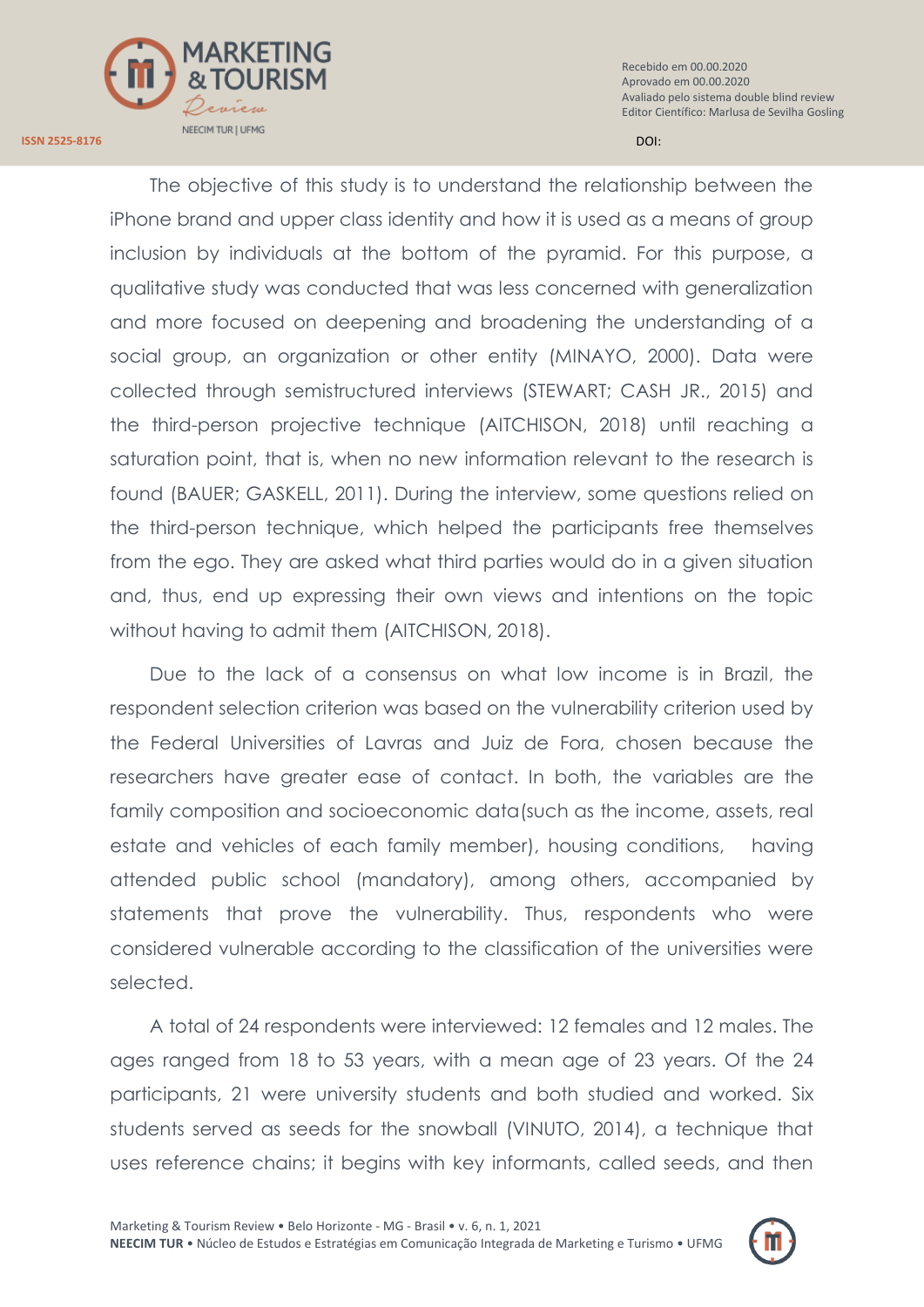each participant indicates new participants until reaching a saturation point. The study was not limited to university students,therefore, as they were able to appoint new interviewees from any other city, as long as the nominated ones were classified as low income according to the universities' vulnerability criterion. The confirmation that these individuals belonged to the target audience of this study was made through a chat in which the interviewers. Only two nominations did not fit the desired profile and were unable to participate in the interviews.

The location of the interviews depended on the preference of each participant, a benefit provided by data collection via individual interviews. Due to the ease of contact via video calls or telephone calls, interviews that could not be conducted in person were conducted through these means of communication. First, the researchers ensured the confidentiality of the responses and obtained the consent of the study participants through a signed informed consent form. Demographic data for each individual were also collected. The interviews were recorded with the consent of the respondents, allowing exact reproduction of the statements and freeing the interviewer from having to take notes, thus being able to focus on the respondent. The analysis of the interviews was based on the content analysis method of Bardin (1977). Four categories of analysis were created: (i) choice, acquisition and purchasing influences; (ii) sacrifices made to own an iPhone; (iii) iPhone and social classes; and (iv) inclusion in groups and society.

#### **RESULTS AND DISCUSSION**

#### **CHOICE, ACQUISITION AND PURCHASING INFLUENCES**

To disinhibit the respondents and start the interview in a lighter fashion, they were asked to tell how their stories with the iPhone began. Some respondents claimed that they always wanted to have one, and others claimed that they had the opportunity to have one, liked it, and did not want to cease having an iPhone, varying between need, because they did not

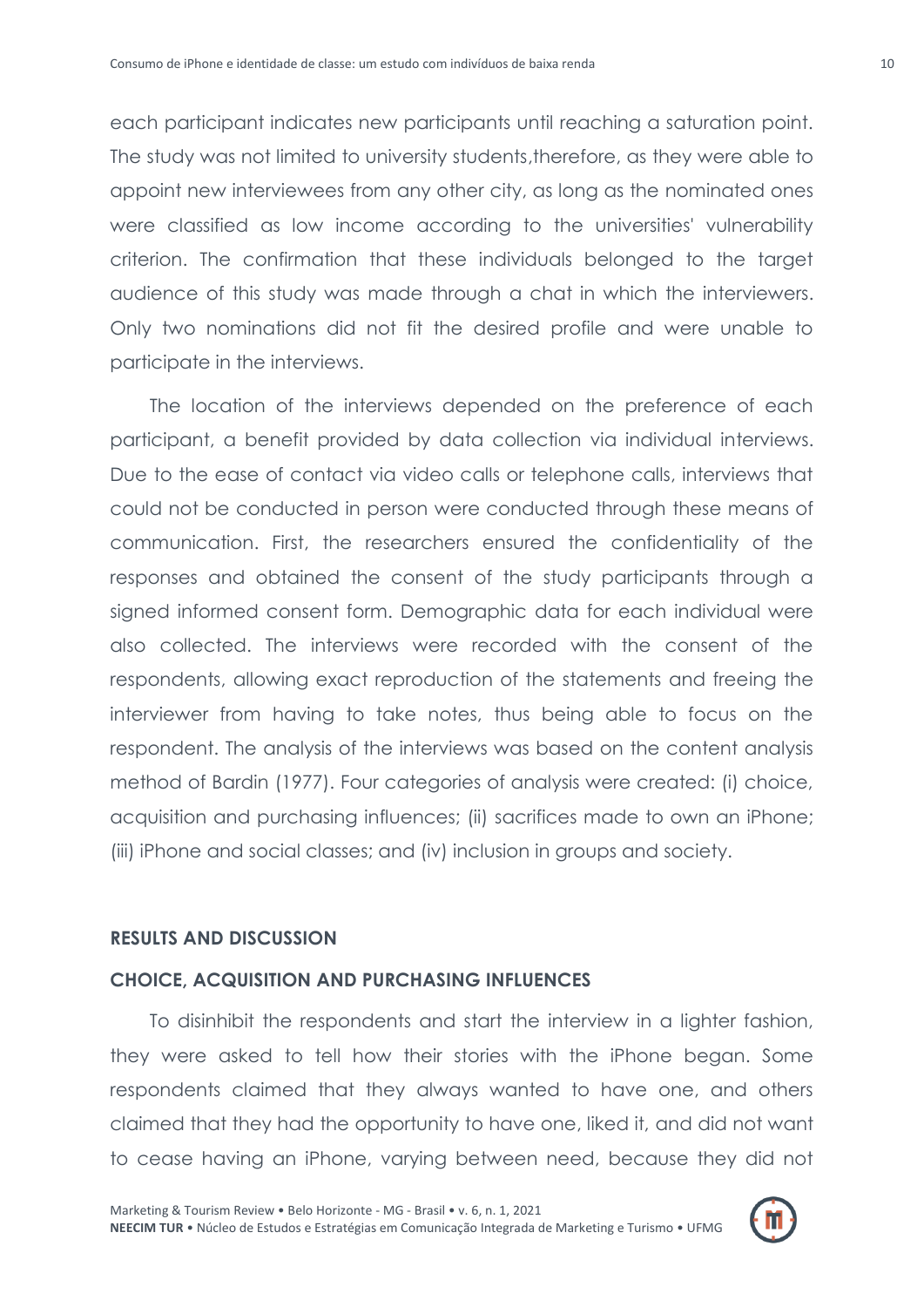have a smartphone, and desire. Two interesting cases occurred at the beginning of the interviews as per the first statements of two respondents:

> "In reality, everyone wants to have an iPhone, right?" (Respondent 12).

> "Ah, I like the iPhone, but for the quality of the product, such as the camera, processor" (Respondent 5).

Respondent 12 holds the view that everyone has a desire to have an iPhone, a view that may be based on personal experience that is being projected on others and/or because there are many people around her who always express this desire, thus giving the idea that it is a phone coveted by everyone. The other case is that of respondent 5 who, in a defensive tone, states that he likes the iPhone because of the quality of the product, pointing to a functional justification for owning the Apple smartphone.

When asked about which models they have owned, the most commonly found among the respondents are the iPhones 4, 5 and 6, also including the variations 4S, 5S, 5SE, 5C, 6S and 6 plus. The most current model found was the 8 plus, with two respondents. One curious occurrence was that when asked whether low-income individuals use iPhones, respondent 20 noted what was actually found in this study.

> "I think that because of its cost, it is more difficult to use. Except for an older model that costs less" (Respondent 20).

Regarding the form of acquisition, the most frequently observed were purchasing a used phone from a third party, a new phone in many installments, or gifted (new or used) from parents living abroad. In most cases, a new iPhone was purchased by selling the old one, thus paying only the difference. The respondents justify the purchase of used phone because they do not believe it is a good deal to buy a new iPhone, as noted by respondents 1 and 10.

> "I prefer to buy second-hand because a new iPhone is not a good deal, since I"d pay R\$ 3,000 for a new iPhone 8, and tomorrow the XRS would be launched, and the one I got would lose value. So, it"s not going to pay off, you know? Like, I paid R\$ 1,300 for this cell phone [used iPhone 6]. Today, if I tried to sell it

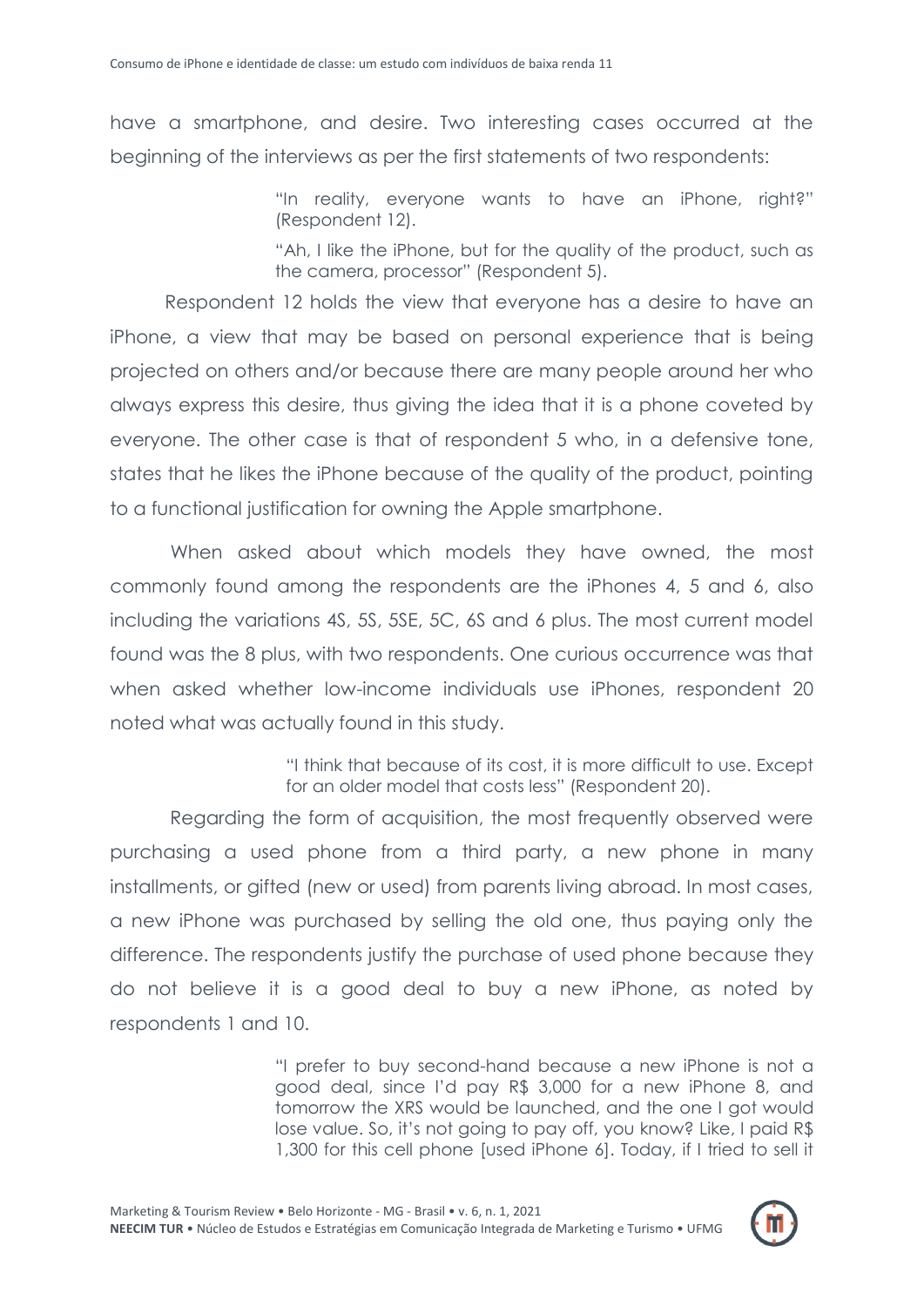for R\$ 1,000, I couldn"t. The maximum I can sell it for is R\$ 900. So, I still prefer to buy second-hand semi-new than to buy new "(Respondent 10).

"Today, I wouldn"t buy an iPhone zero because the price goes down a lot in a matter of 6 months, 1 year, you know? And then, the price stabilizes. So I prefer to wait a while before buying one" (Respondent 1).

In this sense, according to the results obtained, the price decrease occurs very fast. In addition, some respondents, such as those mentioned above, make the purchase already thinking about selling in the future to acquire a more current model. Thus, they do not see the advantage of paying much more for a new iPhone because when they want to sell it, there will be a very large difference in price. Many respondents, even those who recently purchased an iPhone, have in mind the next models they want to have, as is the case of respondent 24.

> "I had the 5S, and now, I have the 6S, and I"m about to buy the 7" (Respondent 24).

> "I had the 4, 5 and 6. The 4 was the 4 and 4S, then the 5 and 5S and the 6. I haven"t been able to get beyond the 6 yet" (Respondent 10).

In the latter case, respondent 10 makes clear his desire to acquire more current models, and the financial condition is the obstacle, as he stated throughout the interview that he already has plans for how to acquire the next phone. Another point to be discussed regarding the form of acquisition is the greater ease of purchasing an iPhone abroad, as the respondents indicate that the product is more expensive in Brazil. Thus, there were many cases of relatives living or traveling abroad and sending or bringing the devices.

> "Then, after the 'guy' [boyfriend] traveled and was in Hawaii, he had the opportunity to buy it because it is much cheaper there. Otherwise, I wouldn"t have it today because it is expensive" (Respondent 22).

Most respondents are university students and depend on family income, which in many cases comes from only one parent. One observation is that these parents who do not live in Brazil do not participate in maintaining the

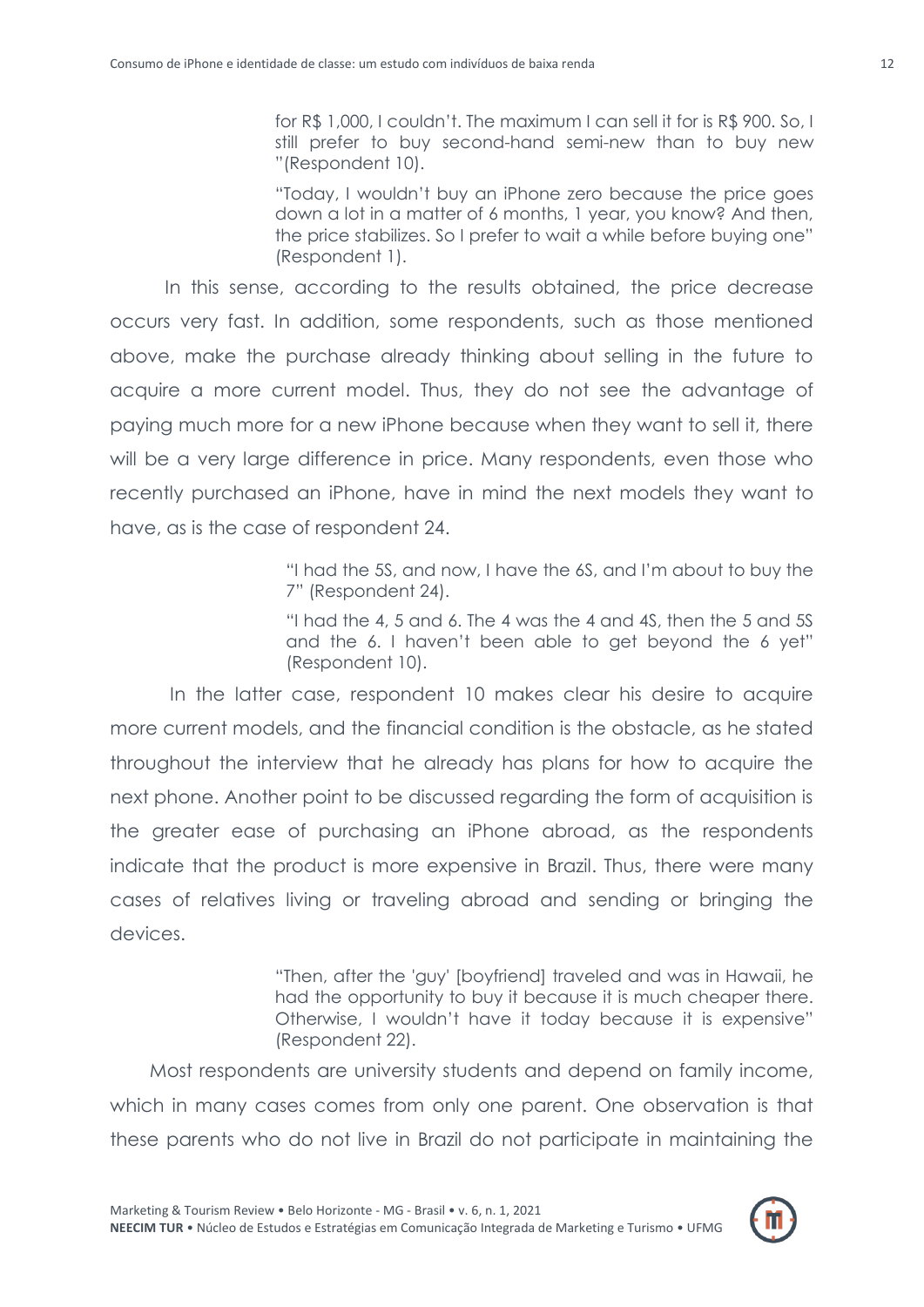home, and the mother is, in most cases, the only one responsible for the home and the children.

Regarding the influences that the respondents experienced to decide to have an iPhone, all stated that they always heard very good things about the product, whether from family members or friends and peers, in addition to seeing the product in the media, such as in movies. In some cases, the respondents received scholarships to attend private high schools and saw many students with the iPhone, as is the case of respondent 6.

> "I studied at a private school. Everyone had one. I was on a scholarship. [...] And then the first thing I did when I started working was to buy my iPhone in installments. It wasn"t even an operating system preference because I hadn"t even tried an iPhone, but I said, "I want an iPhone"; I went, and I got it in installments, you know? " (Respondent 6).

In this case, the respondent had never handled the device, but because she came into daily contact with schoolmates who used it, she felt the need to have his own phone. Thus, when she started working, the first action was to buy the phone in installments. As can be observed, the social pressure on the individual was great, to the point that she could not wait to have the financial conditions to purchase one in cash, opting to buy it in installments and acquire it quickly.

# **SACRIFICES MADE TO OWN AN IPHONE**

The respondents were asked if low-income individuals give up something or stop spending on goods more necessary for their quality of life in order to buy their iPhone. Many respondents pointed out that the need for approval by society is so great that these individuals would even stop eating to buy one. None stated going hungry but indicated not eating as well in order to have an iPhone, placing the possession of a valued good ahead of even food. Other cases seen by the respondents are cited.

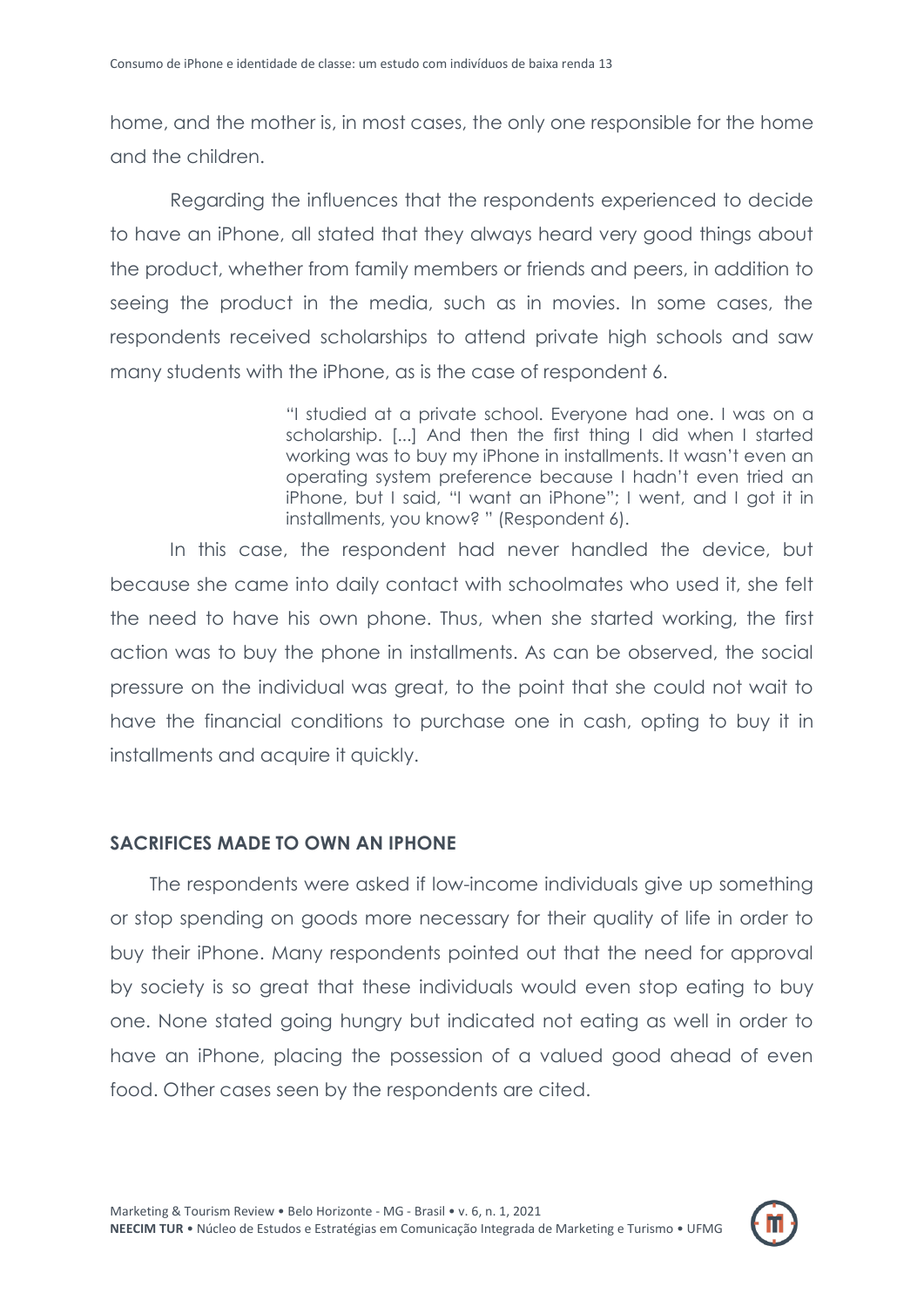"I"ve seen a friend of mine selling a bicycle to buy it, saving money, stopping going out and be able to buy it, you know?" (Respondent 3).

"In São Paulo, I think I know many people, as I told you, people who live in low-income communities, can't even plaster the walls of their house, it's no joke; it happened in my family. The people live in a low-income community, they haven"t finished plastering their house, it"s all brick. My cousin started working as a hairstylist, and the first thing he did was to buy an iPhone 6. He paid 12 installments, and it was the first thing he did. I said to him, "man, you could have helped your mother". They are not so poor that they want for basic things, but they don"t have a comfortable life, you know? He works to pay that bill and the basic needs he can. [...] the person starts to work, the first thing they"ll do is to buy an iPhone in installments because of the social aspect it brings, you know? " (Respondent 6).

"There are people who even, I don"t know, get sick and such because of this, depression, I don"t know, like "I"m the only one who doesn"t have an iPhone. My God, I need to buy one". In that case, I definitely think they stop buying other things to give more importance to this" (Respondent 18).

Symptoms of depression are cited by respondent 18 due to the great desire to own an iPhone, resulting in the various sacrifices that can be made to make the purchase. Respondent 6 stated that the first thing her cousin did when he started working was to purchase an iPhone for the social well-being provided by the device. The same occurred with the respondent herself, as she reported during the interview how the purchase took place. All her friends from the private school she attended on a scholarship had an iPhone; therefore, she reserved her first salary payment to buy one. She even reveals some regret for having spent so much on the device, an amount that could have been invested in other items, as shown below.

> "Oh, I regretted buying it after I paid all 12 installments, [...] because today, I am a student, poor, depending on the university restaurant, so I think I could"ve used that money for so many things" (Respondent 6).

The respondent points to regret; however, during the interview, she states that she would not cease to be an iPhone user and would strive to have another if she lost her device, thus showing that she would be willing to make sacrifices again to purchase an iPhone.

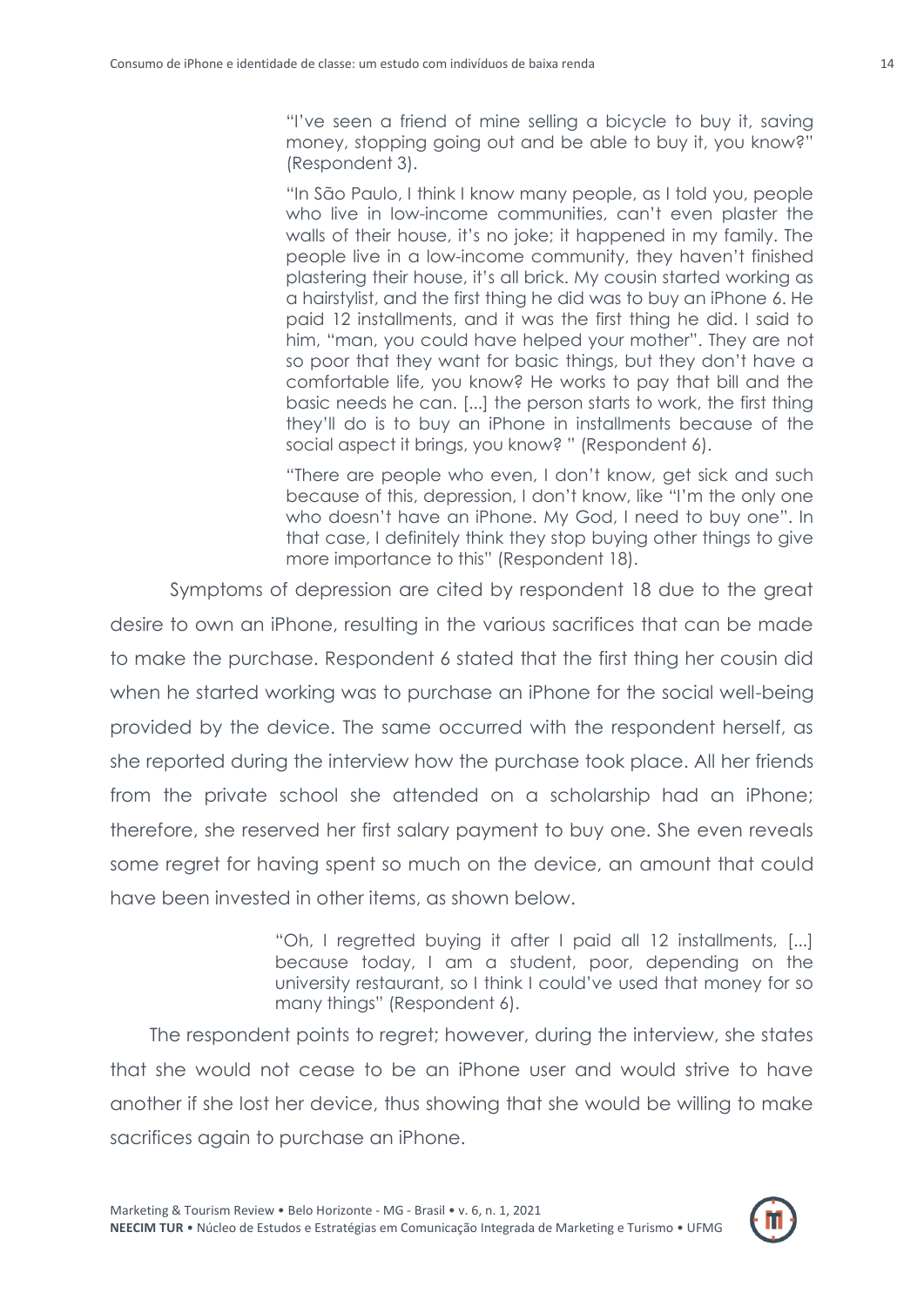To circumvent the ego issue, the question about the sacrifice of giving up something to own an iPhone was made in the third person, asking what other people would do. After posing the question, according to the openness that the participant showed, they were asked if they would also give something up. Some respondents, without being asked about themselves, related their own experiences. Their cases can be seen below.

> "I could have traveled; I could have paid to get a license; I could have saved it to pay for college. No, I preferred to buy a cell phone. It was my choice. I had R\$ 2,000, and that's it. [...] Today, I understand. And today, I think "it was too much for my reality" (Respondent 6).

> "I myself, for example, I"ll give you a personal example. I gave up building a wall for my garage to be able to buy an iPhone, you know? [...] I could have at least already started building my garage" (Respondent 10).

> "Me, I gave up getting my license to buy it, to pay for my cell phone" (Respondent 11).

> "It was basically my 15-year-old present. I gave up having a party to get it. It was about R\$ 4,000... almost R\$ 5,000"(Respondent 18).

Both respondents 6 and 11 are referring to the national driver"s license. Both report not paying to get this document to instead purchase an iPhone. Other things were also given up, such as the case for respondent 10, who decided not to build a wall for his garage, something that would offer more security to store his motorcycle, and of respondent 18, who gave up his 15th birthday party to acquire an iPhone. The debutante ball is a traditional party in Brazilian culture when a girl turns 15. The respondent, when stating that she gave up having her parents throw her the party, shows that it was a great sacrifice she made to be gifted the iPhone she so desired.

Some cases of parents who made personal sacrifices to purchase an iPhone for their child were reported. Respondent 6 stated that this happened in her home. Her sister was so sad that she did not want to eat because she was the only one in her group of friends who did not have an iPhone, and therefore, her parents made the effort to buy her the device. An example of

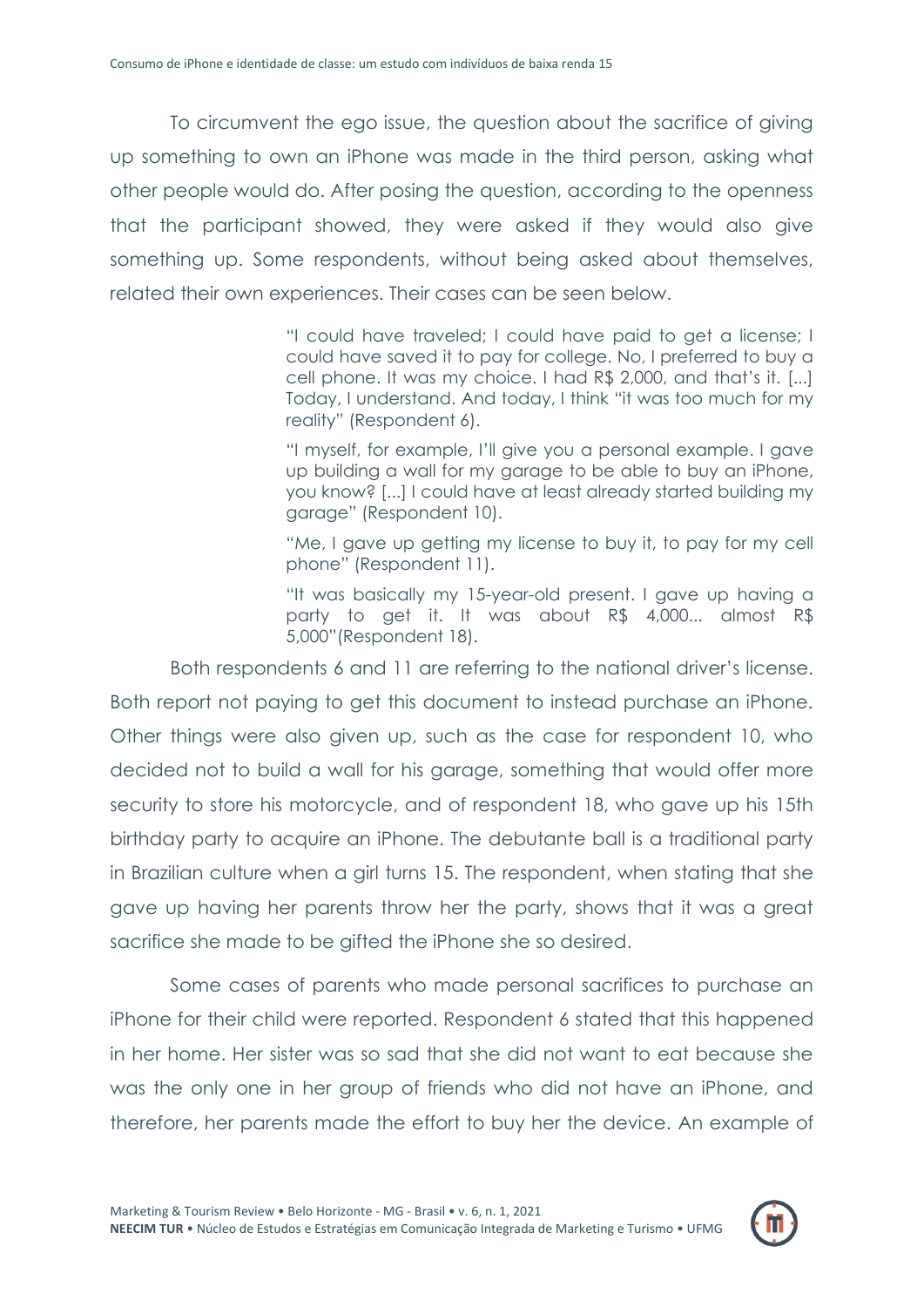the effort of the parents and the insistence of the children can be seen in a statement by respondent 23.

> "People prefer to save on essential things, such as electricity, water, food, a day out, the children"s routine, or for the family to save money together to buy a futile thing that is an expensive cell phone for the child. [...] I am a son, so I know. We keep putting things in our parents" heads until we get what we want" (Respondent 23).

That respondent tells the story of his own case, in which he kept insisting until his parents bought him an iPhone for his birthday, a futile good as he puts it. He recognizes that his parents made sacrifices and knows of more such cases.

The study participants were also asked what they would do if they permanently lost their device. The most common answers were to opt for payment installments or to save on certain expenses to buy another iPhone. There were also cases in which the respondents would agree to purchase an older model or a cheaper used model. Some even claim that they would temporarily have an Android device until they were able to raise enough money to purchase another iPhone. All of them show great interest in having an iPhone phone again.

> "But if I lost it, I would try, I don"t know, buying it in I don"t know how many installments, but I would try to get another iPhone because it"s very bad to go back" (Respondent 4).

> "I thought 'can I wait for Black Friday? Could I try to get a crappy cell phone?'. Like, 'My God, would I be able to stay with a crappy one until then?'"(Respondent 6).

> "I would establish a goal: "I will spend a year with this phone while saving to buy another [iPhone]. Then, I'd sell this phone and buy another [iPhone]." [...] I"d focus on being able to get another iPhone" (Respondent 8).

> "I"m already giving up things to save money to buy my phone. It"s everyday things, like not going out, eating out, silly things, saving, not buying clothes to save so you can have money to buy an iPhone. Especially me, because I don"t like to buy in installments, I prefer to buy in cash. So, I usually save; I give up a lot of things to be able to save money to buy the phone in cash" (Respondent 9).

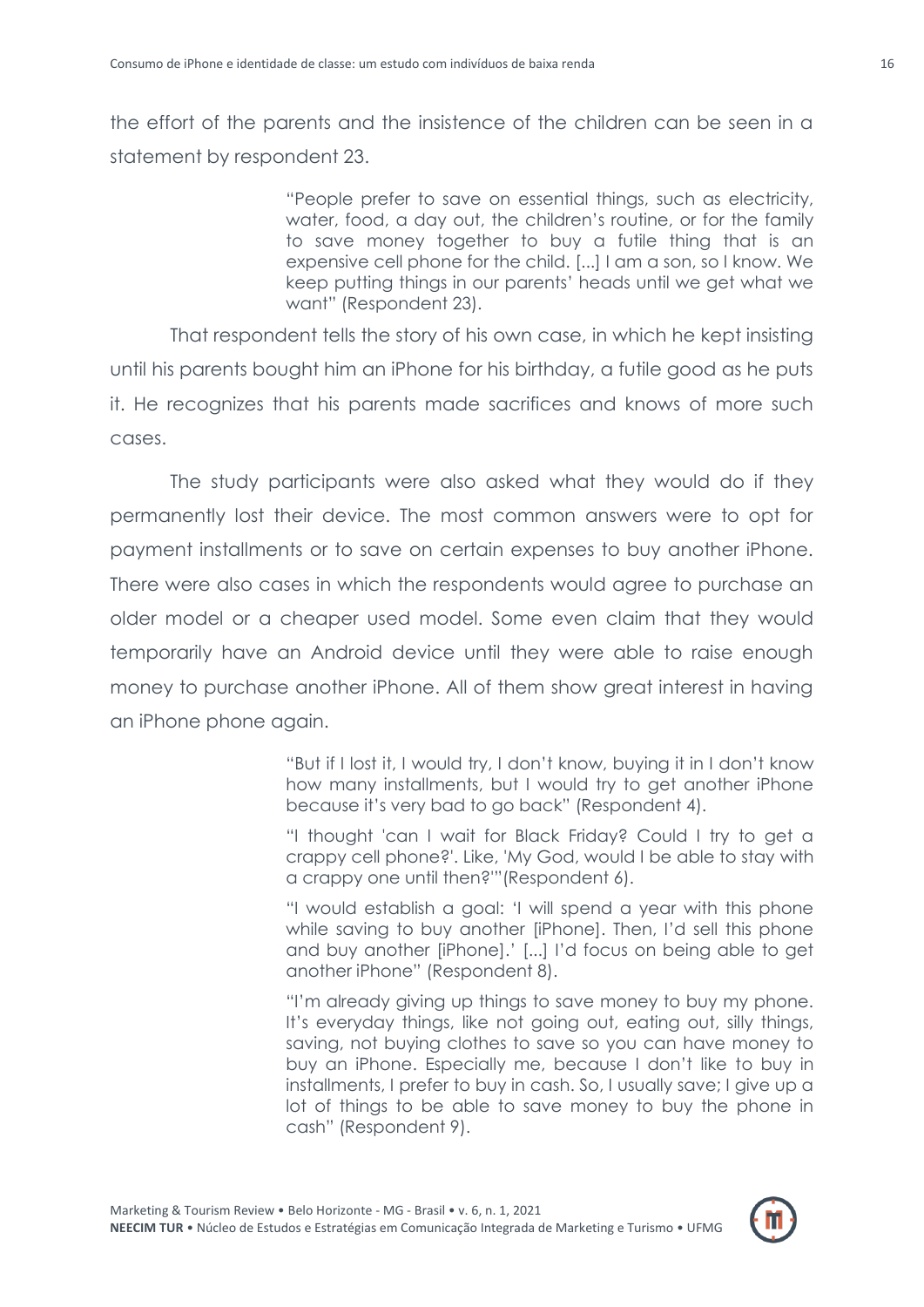Participant 9 lost her iPhone during the week of the interview. She reported what she will actually do to get another one, while the others stated what they would probably do if they lost theirs. Two interesting cases of how the respondents refer to Android devices can be seen in the statements of respondents 4 and 6. According to respondent 4, having to be an Android user again is a setback because, according to respondent 6, it is a poorquality phone. Many refer to it with an air of inferiority, not considering it a good thing to have.

Given the various motivations presented in the previous section, making sacrifices to own an iPhone is common among low-income citizens. According to Veblen (1912), no class, not even the most insanely poor, renounces all conspicuous consumption. Much discomfort is endured to have an object that confers decency. According to Bourdieu (2008), it is the individual"s personality that is at stake, and thus, they feel obligated to declare the ability to have certain goods. This is part of the findings of this study on the iPhone.

Some study participants did not understand that they made efforts to own the device. Even though they did not make an exchange, giving up some other good to make the purchase, most claim to have saved on their expenses to be able to get the money to purchase an iPhone or opted for a large number of installment payments, which are also sacrifices. Even with the ego issue present, in addition to reporting cases of close or not so close third parties, some respondents recognized that they prefer to own an iPhone rather than invest in other more necessary home or personal expenses and that they will make the choice again if they lose their device or if they want a newer model.

# **IPHONE AND SOCIAL CLASSES**

Most of the respondents, when asked about which social classes use the iPhone, state that middle- and upper-class individuals do because of the high

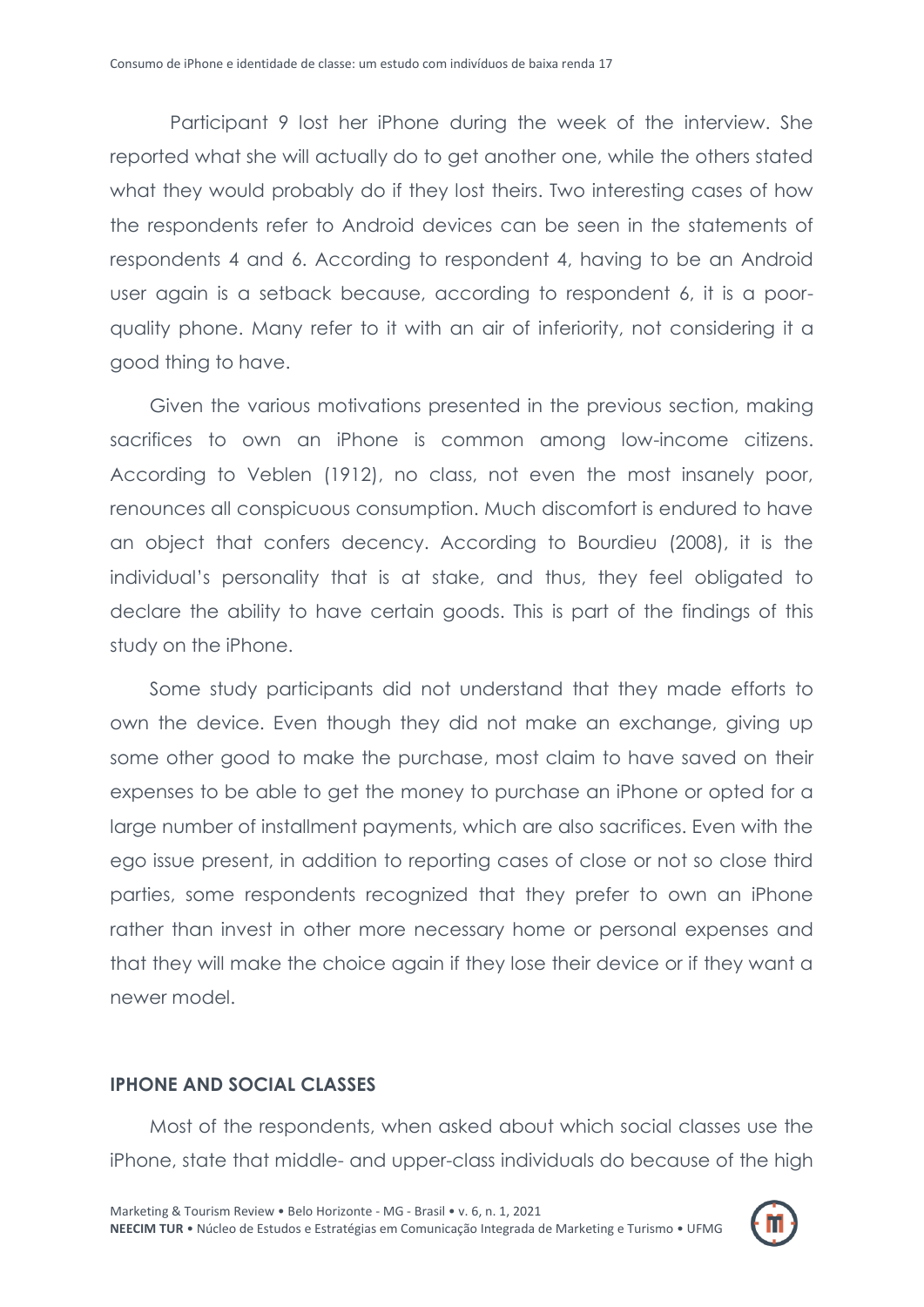price of the device. Thus, it is a good that is consumed primarily by people with higher purchasing power, as seen in a statement by respondent 2.

> "From what I see most of the time, the upper class, because people, like, from what I see, the richest people have an iPhone" (Respondent 2).

However, some also stated that as much as the iPhone is not accessible to the majority, all classes can have it. Two interesting cases are those of respondents 10 and 12:

> "The bourgeoisie and the proletariat. The bourgeoisie because it has the power, it has that thing about the iPhone status, and the proletariat because it"s a poor person"s dream to have an iPhone" (Respondent 10).

> "I think that everyone can own an iPhone if they want to. [...] Because in the same way that you can pay for a Samsung cell phone in 12 installments, you can pay for an Apple phone in 24" (Respondent 12).

Respondent 10 states that "a poor person"s dream is to have an iPhone" due to the experience he has had in his environment, showing how this good is valued among people at the bottom of the pyramid. Conversely, respondent 12 states that low-income individuals would already split payments for another smartphone from another brand. Therefore, they could acquire an iPhone by splitting the payment into a larger number of installments. Other respondents who claim that all social classes can have an iPhone add that some have to make more effort, make more sacrifices than others and, as put by Filardi, Trinta and Carvalho (2015), have to make more well-thought-out choices.

> "I don"t know, anyone can. Of course, there are people who will need to make much more effort than others" (Respondent 14).

> "I think almost all of them today. There are people who have to... like I split it into 10 payments, people have to split into 30 payments" (Respondent 13).

> "Today, parents want to please their children so much, you know; they go out of their way to buy something for their children. Most of them today who have an iPhone have bad credit with the SPC and Serasa, but they take out installments to buy a present for their kid. So, in my opinion, any class currently

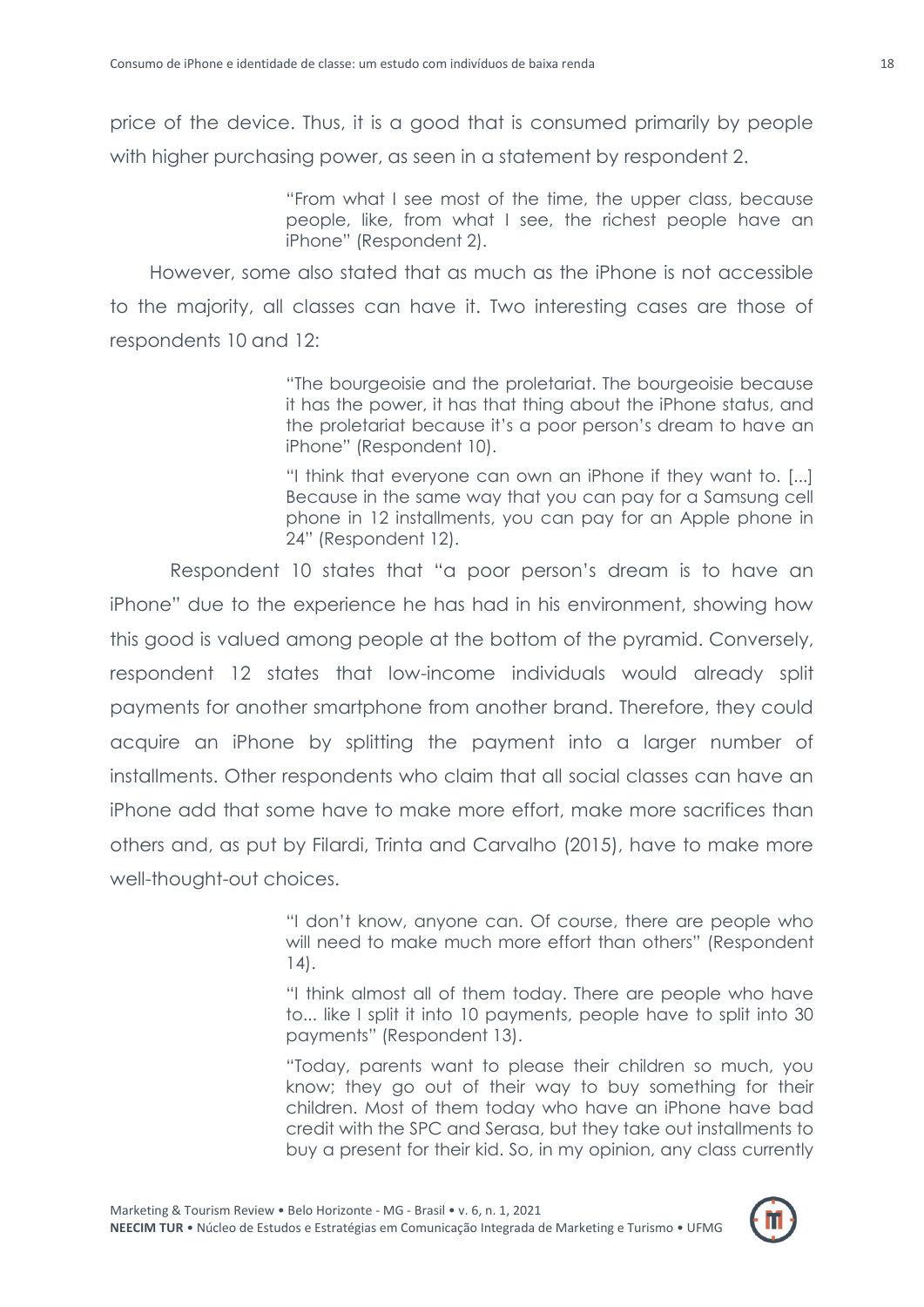can have one; all they have to do is be willing to end up with bad credit or to save money to buy one" (Respondent 23).

The sacrifices mentioned range from splitting the purchase into many payments, saving money and ending up with bad credit in the Credit Protection Service (Serviço de Proteção ao Crédito – SPC) and Serasa credit reporting companies. A point that can be observed in a statement by respondent 23 is the effort that parents who do not have good financial conditions make to buy products that children insist on having, as is the case for respondent 23 himself and other study respondents.

Three respondents also added the following: lower-class individuals have iPhones but are limited to older versions of the device, with the newest versions being owned by individuals in higher classes. An example is presented below in a statement by respondent 1:

> "I don"t see the iPhone today as a middle- or upper-class phone. [...] Today, you buy an iPhone 4, which still goes for like R\$ 200, R\$ 300. You buy an iPhone 5 for R\$ 400, you know? [...] Therefore, I don"t see it as being for the upper class. Unless you are talking about iPhones that cost more than R\$ 5,000, which are the new ones. Then, ok. I understand that those iPhones are only for the upper class because it is very difficult for someone to be able to pay \$R 5,000 for a phone. So, I believe that these devices are for the upper class. However, the iPhone itself is not" (Respondent 1).

For the participants who stated that individuals who own the iPhone belong to classes higher than the middle class, a second question was posed. They were asked if low-income individuals do not have iPhones and if the device is truly limited to upper classes. Many pointed out the issues of installment payments, saving money, and buying a phone, but two interesting situations emerged. The first was recognizing that they themselves are lowincome individuals and have the device; therefore, the lower class does use the iPhone.

> "No [it"s not limited to the upper class], because I have an iPhone; my family also has an iPhone (laughs). I don"t think so because we also see people who don"t have much and have an iPhone. Sometimes, they sacrifice one thing or another to have an iPhone" (Respondent 2).

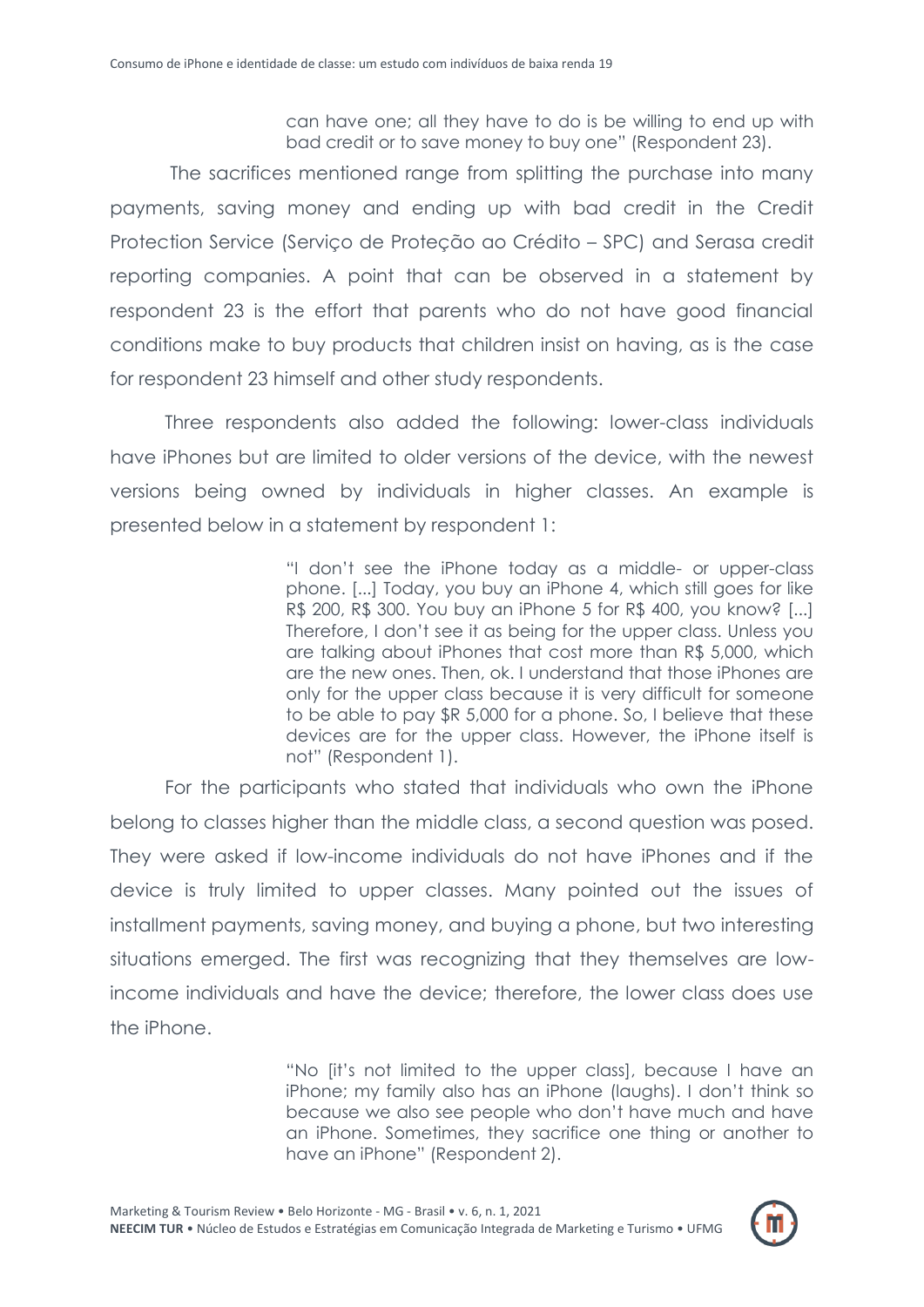"If I consider myself lower class, then yes, you know? So it is my case. I don"t know. I think that due to the opportunity that people are now having to buy at a better price because they are bringing it from abroad, they can have it. A lower class that gets paid a normal salary, depending on their duties and commitments, they are able to save to buy one or to split it into payments. So, one is able to have it "(Respondent 8).

"Yes, they use it but not because the person goes and buys an iPhone, spends their money like that to acquire an iPhone, but instead because they were gifted it or something, I imagine" (Respondent 16).

All three respondents indicated their own acquisition. Respondent 2 split his purchase into payments, and respondents 8 and 16 were gifted iPhones from relatives living in the United States. Therefore, they point out that the way the bottom of the pyramid is able to use an iPhone has to do with the way they managed to acquire the product, reflecting their own reality. The second situation is to note that there are several levels of low income, and in classes below that of the respondents, there are still people with fewer financial resources.

> "Like I said, there are people who are not able to acquire one, but they still do; but, I think it depends on the level of lowincome, you know?" (Respondent 17).

> "When you don"t have the money to buy it cash, you buy it in installments or buy a used one. You sell an old cell phone and save money to buy another. But there are [people at the bottom of the pyramid], [...] there is a certain segment that is able to have this access but not everyone" (Respondent 15).

This shows that these respondents consider themselves to be lowincome but distance themselves from the poorest. The possession of goods establishes this differentiation between the poor and the "poor poor", as put by Castilho (2007). Because of this condition, some respondents do not consider themselves to be low-income because with effort, they are able to acquire certain products that for other individuals who experience greater difficulties or even hunger would not be possible. Thus, they believe that they are distinguishing themselves from the poorest and moving towards the world of the richer (BARROS, 2006).

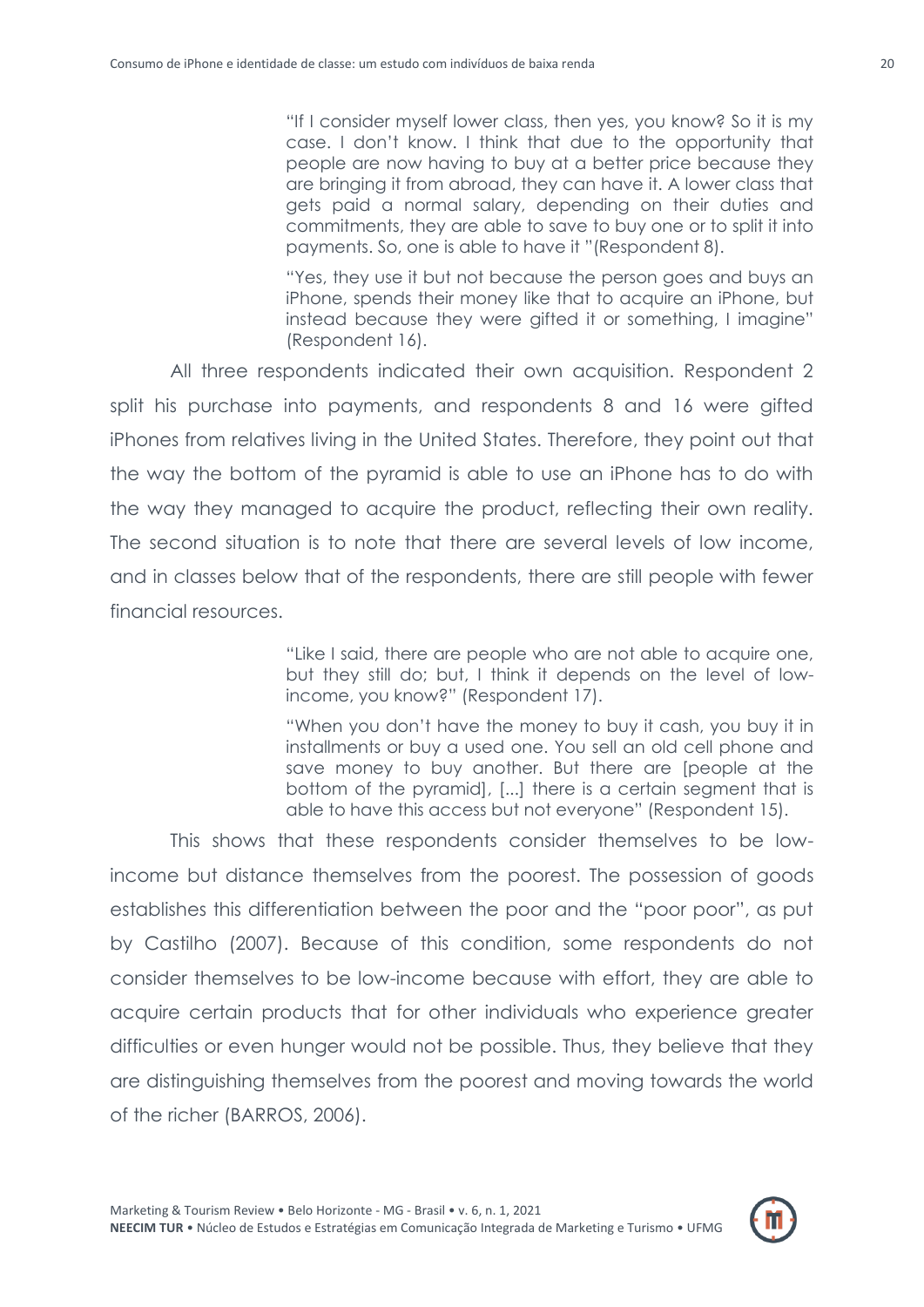"I think that people, it may seem like I"m cursing, people who have no means, who we call poor, they are aware that it is superfluous" (Respondent 11).

That is, the iPhone is a good for people who have the resources to acquire it. The "poor poor" people would not spend a large amount of money on this product. In the respondent"s statement above, it is observed what is addressed by Levrini and Poletti (2016): the stigma against the lowincome consumer is perceived independently of the social class of the stigmatizer, often being individuals at the bottom of the pyramid who are more judgmental of those with low income.

Another point noted during the discussion of this topic in the interviews was the imitation of elite consumption by the low-income class, a point discussed in trickle-down theory (SIMMEL, 1957). As a way to resemble people with higher purchasing power, the bottom of the pyramid seeks to consume the same products, as cited by respondent 22. In this case, they also believe the iPhone is a quality product because it is acquired by rich people.

> "Sometimes, because a rich friend has it, then they think it is good and want to buy one because if the rich have it, it must be good. So, I"ll have one too "(Respondent 22).

Given all the respondents" statements, it can be noted that even though there is a dominant assumption that the poor do not have purchasing power (PRAHALAD, 2005), many are able to acquire an iPhone, especially a secondhand device. Barbosa (2004) points out that regardless of social position, an individual can choose who they want to be because income ends up functioning as a limiting barrier. This can be seen in the form of acquisition of the iPhone among the respondents in this study. Most are gifted it, buy it used from third parties or split the payment into many installments. In many cases where new iPhones are paid for in cash, the old one was sold or given as a down-payment, and the remainder was paid; thus, income is not a strong barrier to the consumption of this good, as argued by Bhattacharyya and Belk (2019). People with lower purchasing power find a way to obtain what they want.

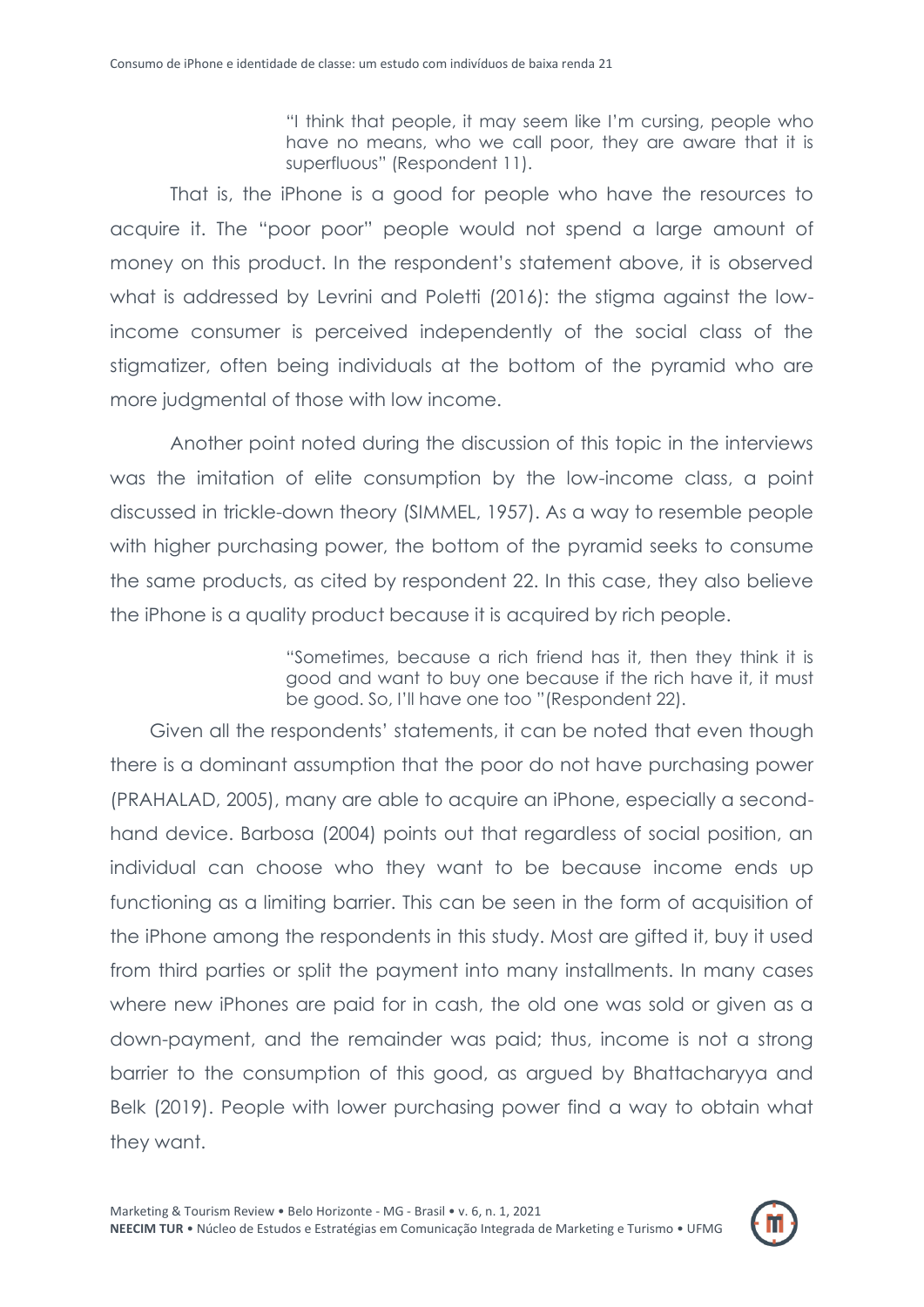# **INCLUSION IN GROUPS AND IN SOCIETY**

Some respondents claim, using the third person, that many people are afraid of not belonging to certain groups. Thus, they use the iPhone and other brands recognized as expensive as a way of being included in certain groups and society.

> "In groups, people consider the iPhone a good cell phone" (Respondent 2).

> "Maybe it"s a way of like 'look, if you all have an iPhone, I also have one. So, I can better integrate into your group'. [...] Yes, maybe like 'cool. You can hang out with us and all that'" (Respondent 4).

Respondent 2 discusses the value given to the iPhone compared to other smartphones in the groups he frequents. In turn, respondent 4 points to the need to show that he has an iPhone to be accepted and participate in a particular environment, being "one of us", as put by Goffman (1951). The third-person technique enabled this finding because the conviction with which this respondent answered the question, it is possible that it is an experience that may have happened to him or that he witnessed closely. Respondent 4 also states that sometimes the issue of showing his iPhone is not always because he wants to show it off but because he feels the need to. One of the justifications for this need is the fear of being seen as an inferior person, which is a point of concern for low-income people.

> "Maybe I don"t want to show it off on purpose, but [...] you know when sometimes you are influenced by the environment? [...] suppose, I have to have an iPhone to fit in that environment because everyone has one, and if I don"t have one, everyone starts to look at me as inferior (Respondent 4).

During the study, cases were found of people who had been influenced to get an iPhone because they saw that almost the entire school class or even the entire school had one. Another example that shows the fear of not fitting in is mentioned by respondent 8, who relates his own case in

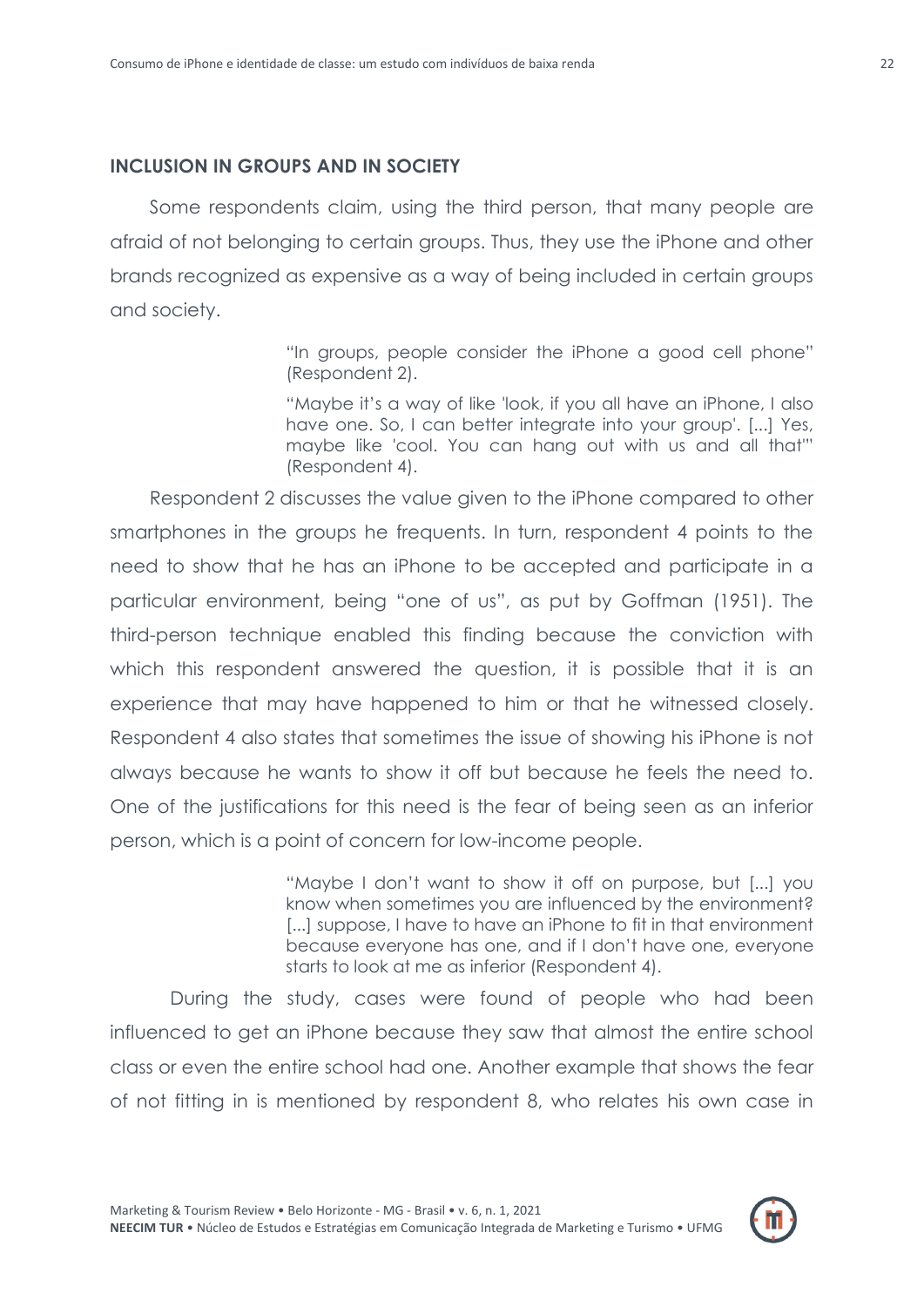which, before starting a private preparatory course for university entrance examination, was concerned with the environment he would be in.

> "Maybe I could be judged for being there because I don"t have an iPhone. 'What do you mean, you"re here and you don"t have an iPhone? What cell phone do you have?' (Respondent 8).

This issue of feeling pressure from an environment is indicated by respondents as being even greater in younger people, such as adolescents. They suffer more when rejected by the groups they want to belong to and end up insisting with parents that they need an iPhone, as observed in statements by respondents 4 and 6.

> "Like it or not, when the person is younger... I felt that about my sister when she was much younger, that sometimes she was very influenced by social aspects [...] by seeing everyone having it, wanting to have it too, to feel at least part of that environment. Because for example, those who are more mature don"t have this problem. You learn from life that if this group doesn"t accept you, there are others, [...] but when the person, for example, is young, especially for those who are 14 years old, who are in adolescence, they want to be accepted by society more. And sometimes they"re more influenced to have more expensive things because they want to enter that environment" (Respondent 4).

> "In her [the sister"s] social circle of teenagers, she is 17 years old, it is very important. So, her argument to my mother was 'mom, everyone has an iPhone and I don"t'. This is a matter of ascension even for them (Respondent 6).

In addition to acquiring an iPhone to be able to belong to certain groups of friends, respondent 4 states that the iPhone helps attract partners, as the device is something that draws attention and indicates better financial conditions.

> "Let"s suppose, I want to win over a person, then I"ll show that I have an iPhone to show that I have greater purchasing power" (Respondent 4).

Respondent 4, who spoke a lot about the issue of inclusion, belonging to groups and winning over a partner, shows his indignation at not being able to be who he wants to be.

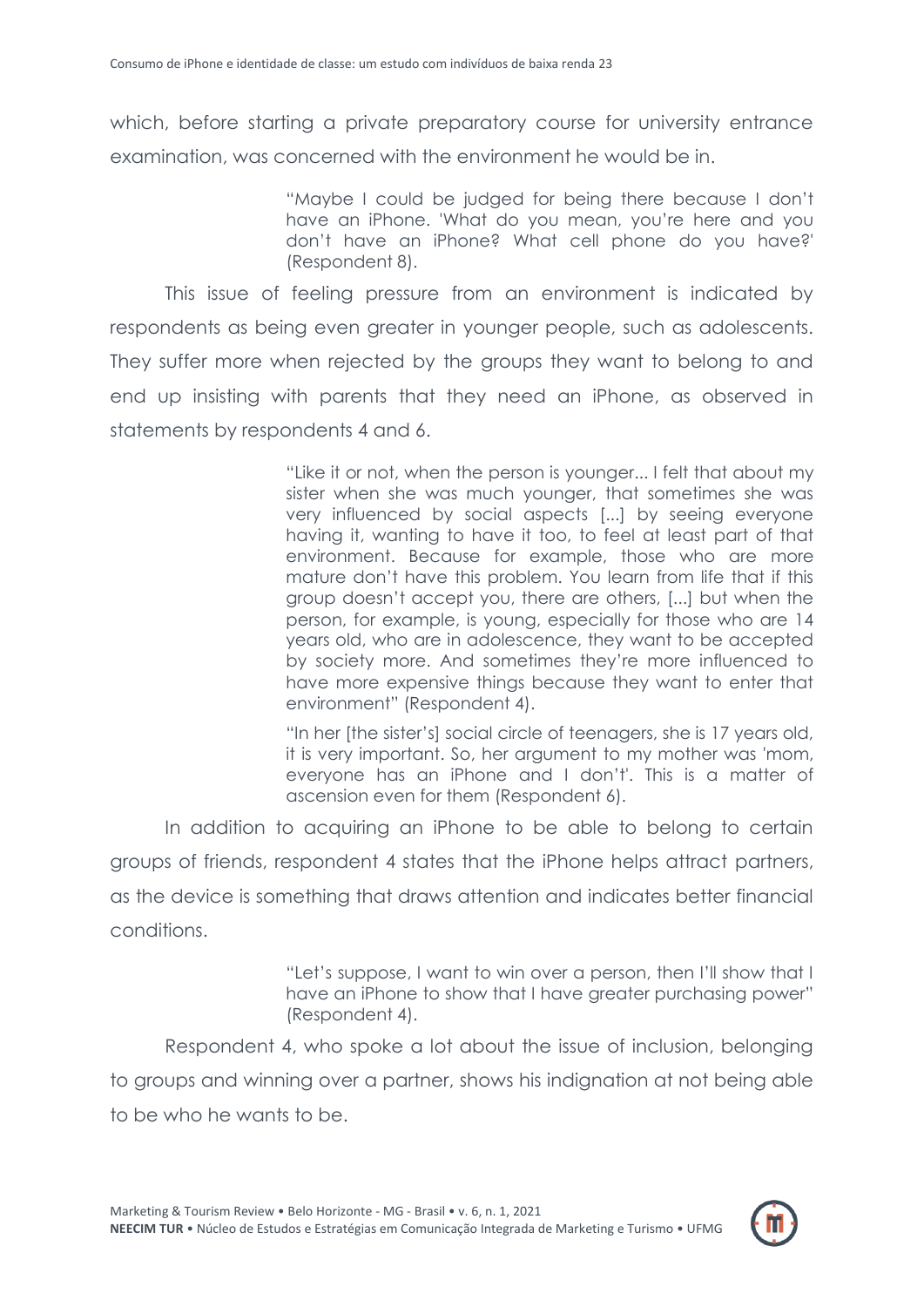"There is no way. As much as we try, sometimes, try to maintain our personal standard, it is very complicated to see an entire society doing one thing and you being the only one different from that. The person has to go through an enormous acceptance process. Also, I believe that it doesn"t matter whether it is the iPhone or anything else; if there is a large group that has the same accessory that is sometimes expensive, much more expensive than the person is able to afford, they will end up being influenced into having to have it, especially, sometimes, for you to be accepted" (Respondent 4).

This respondent provides a reflection that, as much as they do not want to, low-income individuals end up feeling obliged to make certain purchases to be accepted into society. According to the interviewee,being different from what you often witness is frustrating, and the only way out is consumption or a difficult process of acceptance, the second being even more painful than the first. Therefore, as a way to be accepted and minimize suffering from social issues, purchasing an iPhone seems to be the best option, according to the findings of Jacomino, Biggi and Pépece (2018), whose study results identified the purchase of an iPhone as a means of integrating into a social group.

# **FINAL CONSIDERATIONS**

This article aimed to understand the relationship between the iPhone brand and upper-class identity and how it is used as a means of group inclusion by individuals at the base of the class pyramid and, as specific objectives, (i) to identify how the choice, acquisition and purchase influences for the iPhone took place, (ii) to determine which sacrifices are made for the acquisition to occur; (iii) describe how individuals at the bottom of the pyramid relate the iPhone smartphone to social classes and; (iv) establish how the iPhone is used as a means of group inclusion.

In most cases, the choice of an iPhone was due to the influence of other people, such as family members, friends or even the media. The acquisition was made by purchasing a used device from third parties, a new device in many installment payments or a new or used device gifted by parents living

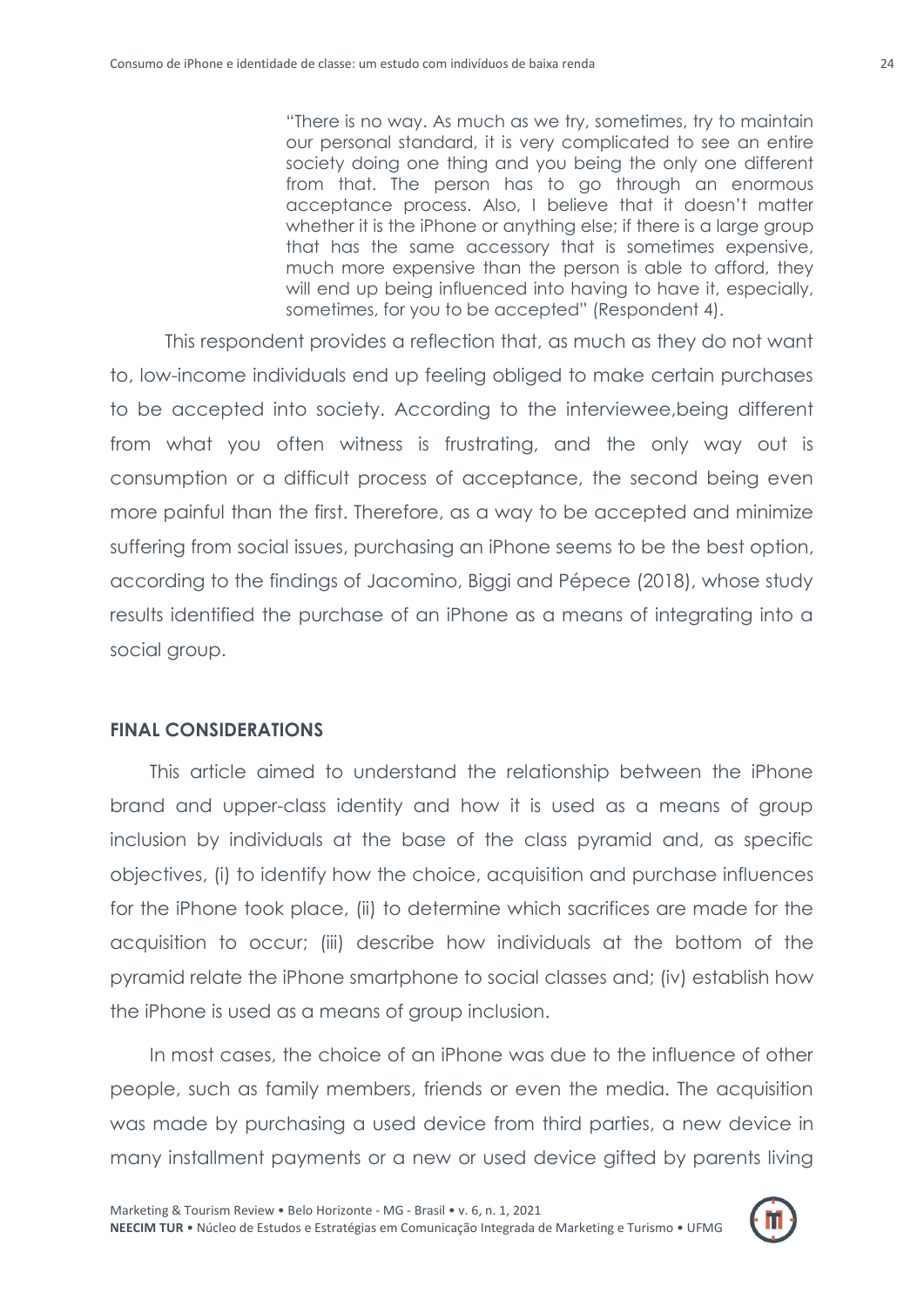abroad. The purchase of an iPhone was often made by selling the old one, paying only the difference.

It was observed that low-income individuals often make sacrifices, failing to spend on more basic necessities, such as food, housing and security, to instead purchase an iPhone. In addition, there were cases in which the respondents sold or exchanged goods to buy an iPhone. However, despite all the sacrifices made, the benefits that the iPhone brings to people remain in the foreground.

According to the opinion of most of the respondents, the social classes that own iPhones are the middle and upper classes due to the high price of the device, being consumed by people with higher purchasing power. However, when asked about the lower class, the majority states that these individuals can also have an iPhone through greater effort, making more sacrifices than other people in higher classes.

The respondents believe that they are distinguishing themselves from poorer people and moving towards the world of those who have greater purchasing power because they are iPhone users like those individuals, a point discussed in the trickle-down theory that addresses the imitation of elite consumption by the low-income class. However, the motivations for owning an iPhone go far beyond the simple desire to display that one has a better financial condition and belongs to a higher class. There are deeper factors behind it, such as the fear of discrimination, prejudice and judgment of other people. All respondents stated that low-income individuals are afraid of appearing poor, as this can have several negative consequences. Thus, they feel the need to find solutions so that they are not perceived as such. Some respondents do not consider themselves to be low-income, and poverty is something distant, while others recognize themselves as being low-income but always remember that there are people with fewer resources, a feeling of "there are people poorer than me". The difference they see is mainly in the possession of goods, such as an iPhone, thus distancing themselves from the

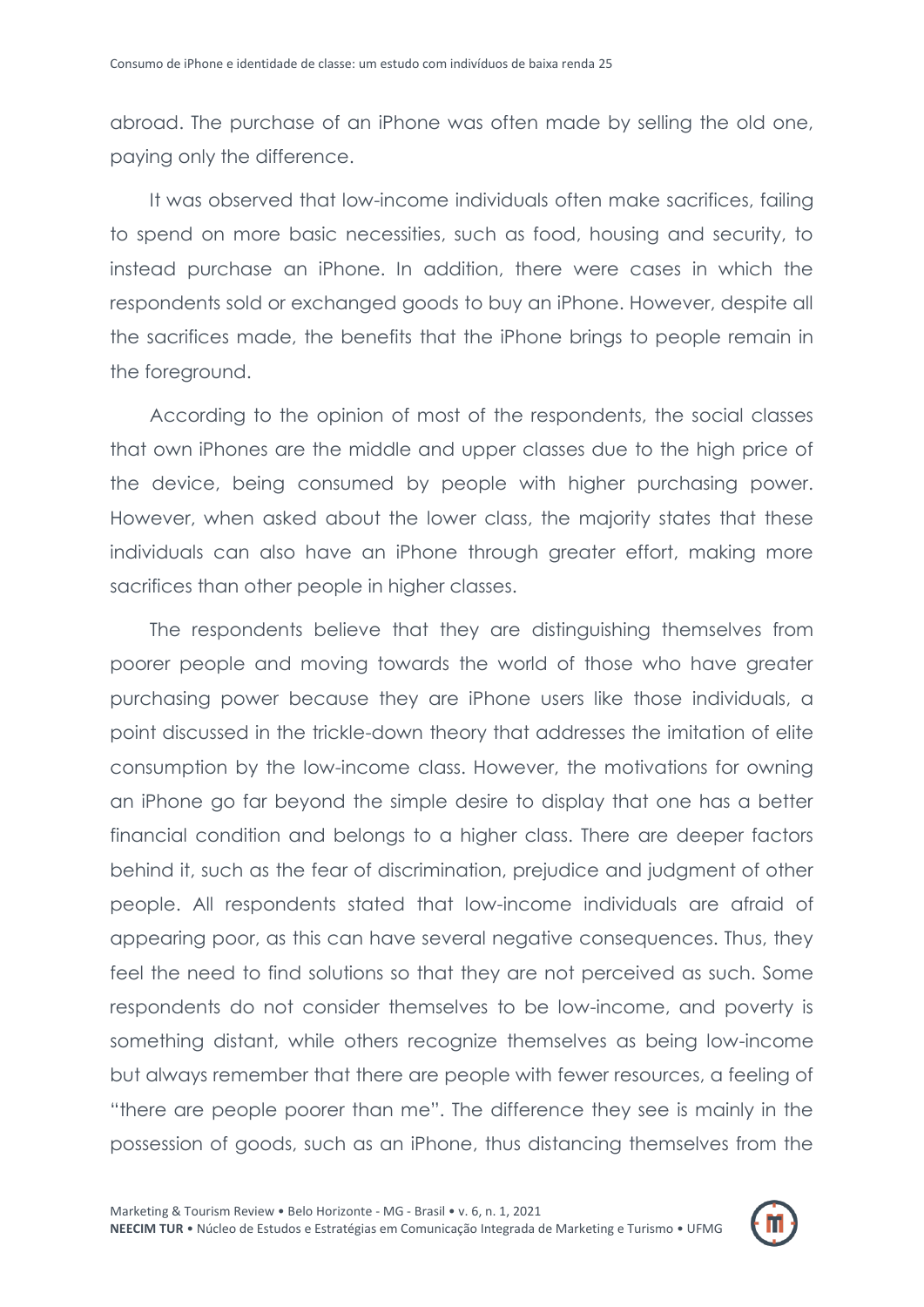poorest, because with effort, they can acquire certain products that for other individuals who are experiencing difficulties or even hunger would not be possible. Therefore, apparently, stronger than coming closer to the rich is the desire to distance oneself from the poor poor, creating an intraclass differentiation and escaping the social problems that those people face.

As it is a subject that involves ego issues, the main limitation of the study was to extract information about the status and symbolic consumption of individuals, who tend to close themselves, making it difficult to obtain deeper answers about the real motivations of consumption. However, the projective technique of the third person collaborated, making the interviewees able to project themselves on other people or,after talking about third parties, admitting that they also did, felt or acted in a certain way. As with any qualitative research that chooses not to use software for analysis, the practice of manually transcribing and analyzing all interviews is hard work and requires researchers' time. However, it brings a great wealth of contact with the information at the time of the interview, the transcription and, shortly afterwards, the analysis, generating a broader and richer understanding of the topic in question.

The insertion in groups is one of the reasons, even if unconscious, for the purchase of the smartphone from Apple. The issue of acceptance is something that weighs on low-income individuals, which look for ways to achieve respect and acceptance. Some respondents pointed out that younger people are more influenced by the medium to acquire the Apple smartphone seeking for acceptance and status. Thus, as a suggestion for future research, a study involving the search for status and insertion in groups through the iPhone by Brazilian adolescents is recommended. Another suggestion emerges from the trickle-down theory. In it, Simmel (1957) points out that the low income individuals imitate the consumption of the elite and, with this imitation, there is a move on the part of these high-income people as a way to differentiate themselves from the low-income individuals who

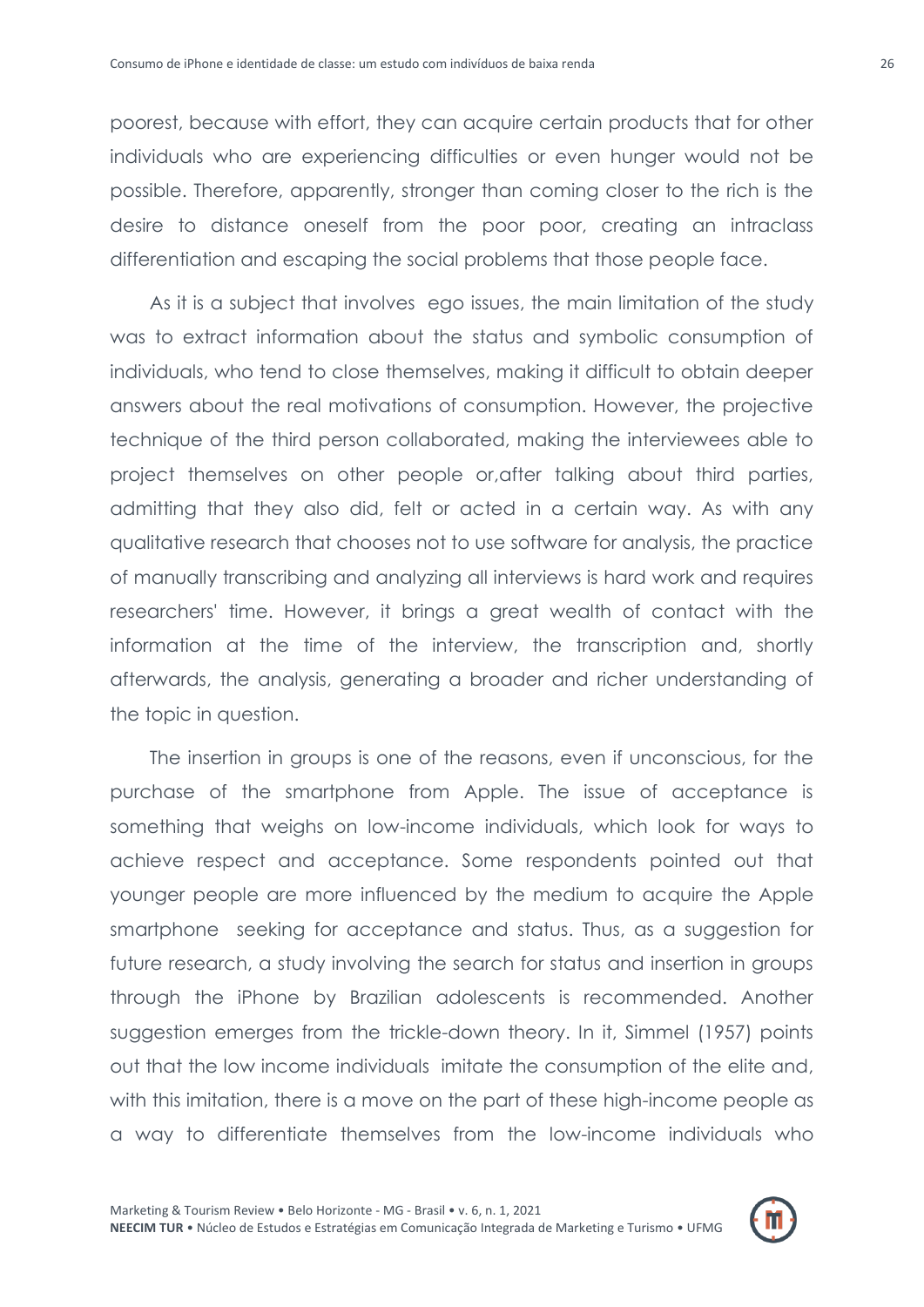perform the imitation. Thus, a survey is suggested in order to understand if and how the elite tries to move awayfrom the low income individuals that also own an iPhone. Would the consumption of very high-priced launches be an escape strategy? Another interesting issue is that of differentiation within the same social class, that is, for bottom of the pyramid people the acquisition of goods can be used to differentiate themselves and show superiority to close individuals in the same social circle.

# **REFERÊNCIAS**

Aitchison, J. (2018). Mind-reading a friend: A better way to ask the polling question?. International Journal of Market Research, 60(2), 190- 197.https://doi.org/10.1177/1470785317744668

Barbosa, L. (2004). Sociedade de consumo. Jorge Zahar, Rio de Janeiro.

Bardin, L. (1977). Análise de conteúdo (L. Antero Neto, & A. Pinheiro, Trad.). Edições 70, Lisboa.

Barros, C. (2006). Consumo, Hierarquia e Mediação: Um Estudo Antropológico no Universo das Empregadas Domésticas. Encontro da ANPAD, Salvador, BA, Brasil, 30.

Bauer, M. W., & Gaskell, G. (orgs). (2011). Pesquisa Qualitativa com texto, imagem e som – um manual prático(P. Guareschi, Trad.) (9a ed.). Vozes, Petrópolis, RJ.

BH1: marketing e tecnologia. (2018). Apple. http://www.bh1.com.br/administracao-de-marketing/apple/

Bhattacharyya, A., & Belk, R. W. (2019). Consumer resilience and subservience in technology consumption by the poor. Consumption Markets & Culture, 1- 19.https://doi.org/10.1080/10253866.2018.1562686

Bourdieu, P. (2008). A distinção: crítica social do julgamento (D. Kern, & G. J. F. Teixeira, Trad.). Zouk, Porto Alegre.

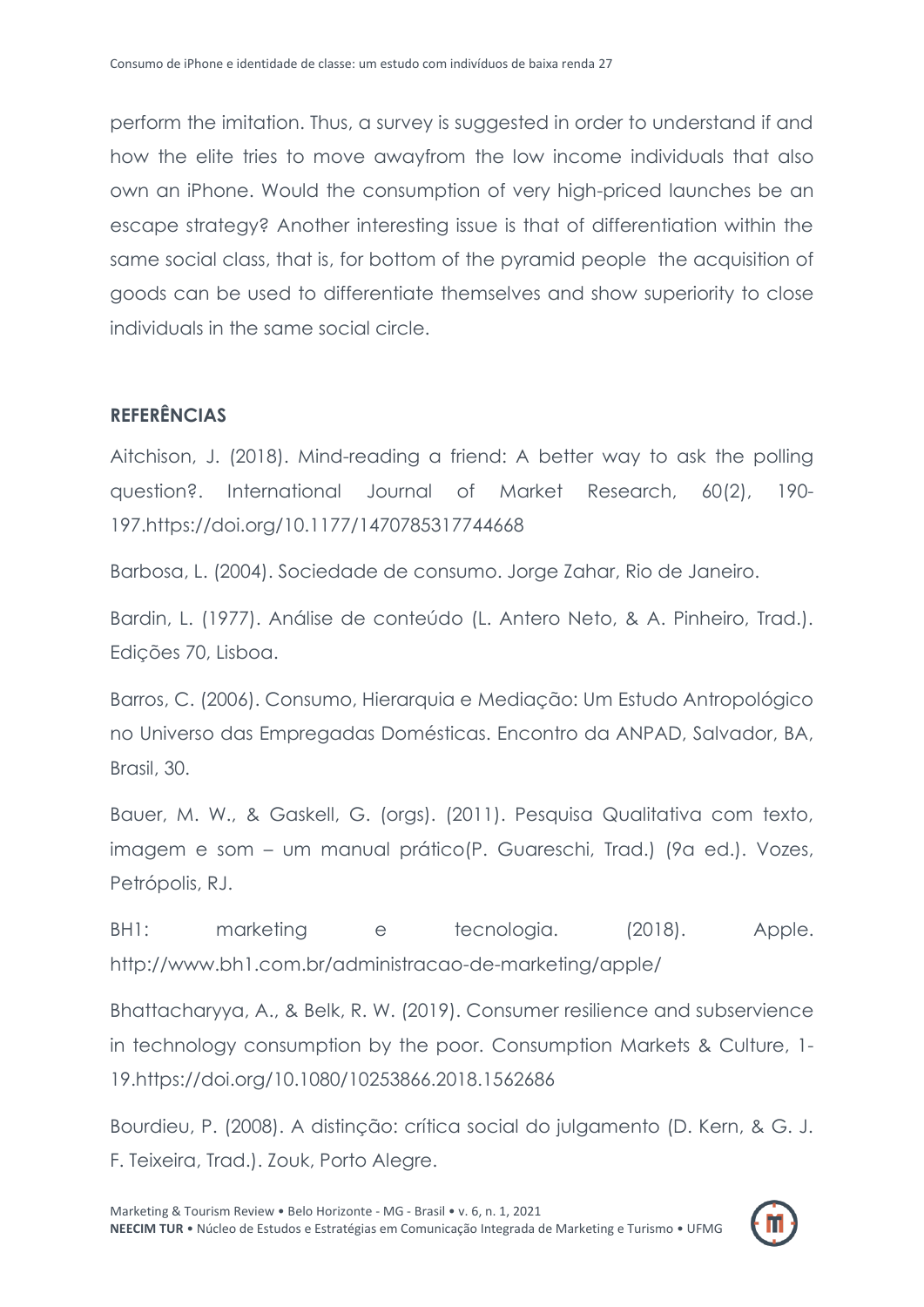Bourdieu P. (2013). Capital simbólico e classes sociais. Novos estudos CEBRAP [online], (96), 105-115. https://doi.org/10.1590/S0101-33002013000200008

Campos, A. C., Rezende, D. C., Prado, J. W., Nascimento, T. B. P., & Marques, H. R. (2020). Consumo na base da pirâmide: tendências de pesquisa com base em uma revisão sistemática da literatura. Revista Vianna Sapiens, 11(1), 97-122. https://doi.org/10.31994/rvs.v11i1.631

Castilhos, L. B. (2007). Subindo o Morro: Consumo, Posição Social e Distinção Entre Famílias de Classes Populares. Encontro da ANPAD, Rio de Janeiro, RJ, Brasil, 31.

De Almeida Cunha, M. A. (2007). O conceito "capital cultural" em Pierre Bourdieu e a herança etnográfica. Perspectiva, 25(2), 503- 524.https://doi.org/10.5007/%25x

Filardi, F., Trinta, J. L., & Carvalho, B. (2015). Características do consumo de beleza na base da pirâmide: análise da percepção dos participantes do mercado. Revista Eletrônica de Estratégia & Negócios, 8(2).http://dx.doi.org/10.19177/reen.v8e22015123-153

Folha de São Paulo.(2018). Ter iPhone é sinal de riqueza nos Estados Unidos, aponta pesquisa. https://www1.folha.uol.com.br/mercado/2018/07/teriphone-e-sinal-de-riqueza-nos-estados-unidos-aponta-pesquisa.shtml

Goffman, Erving. Symbols of class status. The British Journal of Sociology, 2(4), 294-304.

Heracleous, Loizos. (2013). Quantum strategy at apple inc. Organizational Dynamics, 42(2), 92-99.http://dx.doi.org/10.1016 / j.orgdyn.2013.03.002

IBOPE. (2017). Pesquisa de opinião pública sobre otimismo. http://www.ibopeinteligencia.com/arquivos/JOB\_1039\_EOY%20- %20Relat%C3%B3rio%20de%20tabelas%20(divulga%C3%A7%C3%A3o).pdf

Jacomino, G. P., Biggi, L. M., & Pépece, O. M. C. (2018). M(eu)Phone: os significados de consumo para o consumidor de iPhone que não possui renda

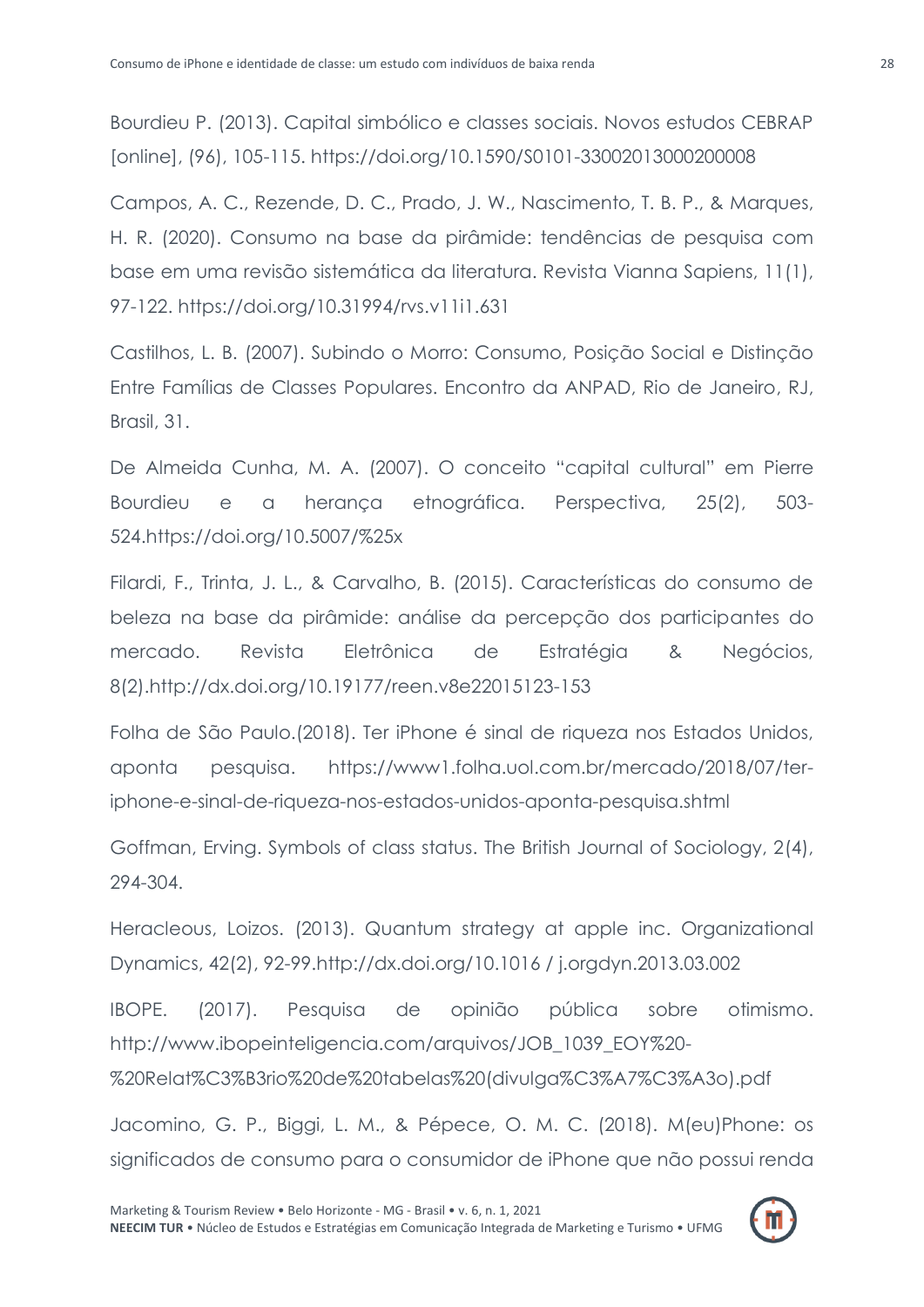própria. Revista Interdisciplinar de Marketing, 8(2), 99- 115.https://doi.org/10.4025/rimar.v8i2.37274

Laugesen, J., & Yuan, Y. (2010). What factors contributed to the success of Apple's iPhone?. 2010 Ninth International Conference on Mobile Business and 2010 Ninth Global Mobility Roundtable (ICMB-GMR),Athens, Greece, 9.

Levrini, G. R. D., & Poletti, L. (2016). A experiência do estigma dos consumidores de baixa renda no encontro de serviços. Revista de Administração da UFSM, 9(2), 210-227.https://doi.org/10.5902/19834659 12414

Mccracken, G. (2003). Cultura & consumo. Mauad Editora Ltda, Rio de Janeiro.

Migueles, C. (2007). Antropologia do consumo: casos brasileiros. Editora FGV, Rio de Janeiro.

Minayo, M. C. de S. (2000). Fase exploratória da pesquisa. In Minayo, M. C. de S, O desafio do conhecimento: pesquisa qualitativa em saúde (pp.89-104) (7a ed.). Abrasco.

Prahalad, C. K. (2005). The fortune at the bottom of the pyramid: eradicating poverty through profits. Pearson Education, New Jersey.

Resende, M. P. D. L. (2017). Identidade e Consumo: expressões identitárias no "funk ostentação". Marketing & Tourism Review, 2(1). https://doi.org/10.29149/mtr.v2i1.4297

Senna, S. S., & Hemai, M. W. (2017). Significados Associados a Shopping Centers por Consumidores da Classe C. Revista de Administração da Unimep, 15(4), 93-116.

Silva, G. O. V. (1995). Capital cultural, classe e gênero em Bourdieu. Informare: Cadernos do Programa de Pós-Graduação em Ciência da Informação, 1(2).